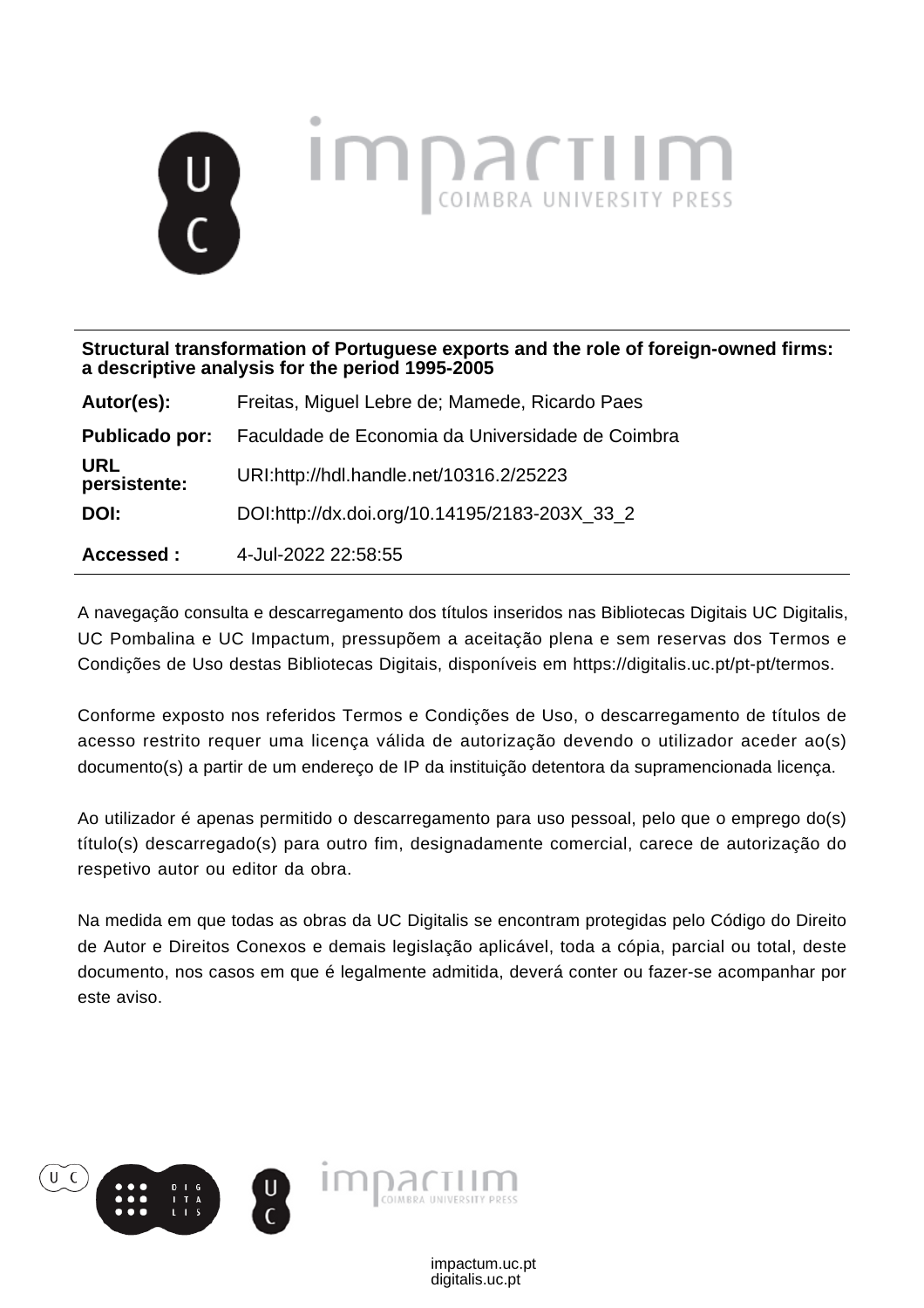**33**

# **N O T A E C O N Ó M I C A S**

**JOÃO FERREIRA DO AMARAL / JOÃO CARLOS LOPES / JOÃO DIAS**

**EXTERNAL DEPENDENCY, VALUE ADDED GENERATION AND STRUCTURAL** CHANGE: AN INTER-INDUSTRY APPROACH

**MIGUEL LEBRE DE FREITAS / RICARDO PAES MAMEDE**

STRUCTURAL TRANSFORMATION OF PORTUGUESE EXPORTS AND THE ROLE OF FOREIGN-OWNED FIRMS: A DESCRIPTIVE ANALYSIS FOR THE PERIOD 1995-2005

**AURORA GALEGO / ANTÓNIO CALEIRO**

UNDERSTANDING THE TRANSITION TO WORK FOR FIRST DEGREE UNIVERSITY GRADUATES IN PORTUGAL

> **RE**

**V I S**

 $\blacktriangle$ **A**

 $\bullet$ **A**

**FA C U L**  $\blacksquare$ **AD**

**E D E E C O**

**Lu** 

щ  $\bullet$ 

**NO**

 $\bullet$  $\bullet$ ia.

**M I A**

**D A**

 $\Rightarrow$ 

**N I V E R**

**S I D**

**A D این** 

**D E**

**C**

**O I M**

**B R A**

#### **DOUTORAMENTO HONORIS CAUSA DO PROFESSOR DOUTOR AMARTYA SEN**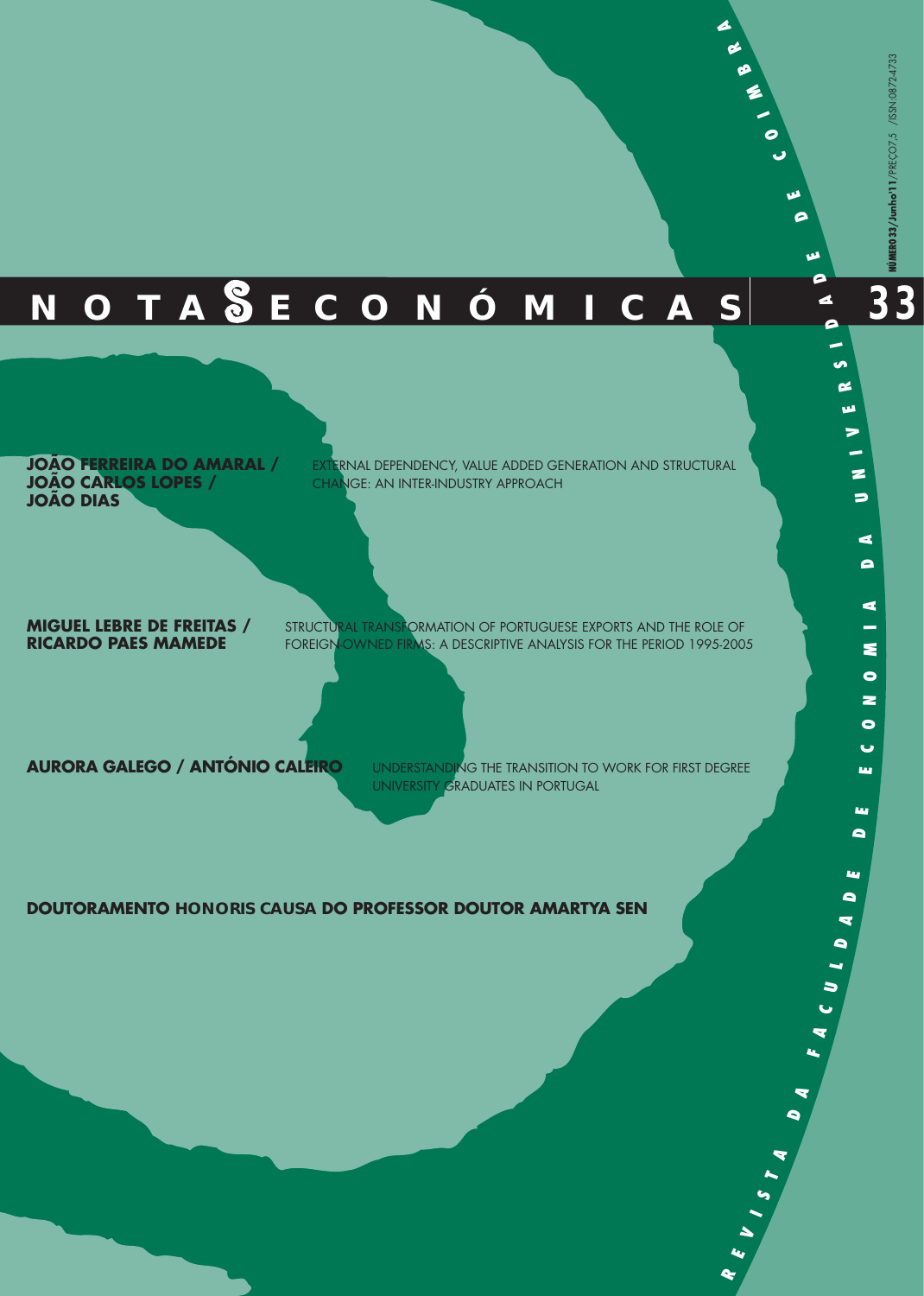20 21

#### **Structural transformation of Portuguese exports and the role of foreign-owned firms: A descriptive analysis for the period 1995-2005\***

**Miguel Lebre de Freitas / Ricardo Paes Mamede** UA, NIPE / ISCTE-IUL, Observatório do QREN, Dinâmica-CET

#### **resumo résumé / abstract**

**Neste artigo, utilizamos uma medida de "conteúdo de rendimento das exportações de um país" recentemente proposta por Hausmann e outros (2007) para caracterizar a estrutura das exportações portuguesas, a sua evolução recente e o papel das empresas de capital maioritariamente estrangeiro nessa evolução. Os resultados sugerem que, entre 1995 e 2005, o "conteúdo de rendimento" das exportações portuguesas cresceu acima da média mundial, para o que terá contribuído um "efeito de ajustamento estrutural" superior à média, que mais do que terá compensado um desempenho abaixo da média decorrente do facto de uma parte significativa das exportações portuguesas ocorrer em sectores sujeitos a uma concorrência crescente por parte das economias emergentes. Também verificamos que o peso das exportações de "elevado" e "muito elevado" conteúdo de rendimento aumentou consideravelmente no período, com essas duas classes a explicar mais de metade do crescimento das exportações portuguesas. Analisando a presença de empresas de capital estrangeiro nos diferentes sectores, encontramos um peso acima da média nos produtos de "elevado" e "muito elevado" conteúdo de rendimento. Estes e outros resultados sugerem que as empresas de capital estrangeiro têm desempenhado um papel relevante, quer no crescimento das exportações portuguesas, quer no aumento do seu conteúdo de rendimento.** 

\* A previous version of this paper was presented at the second Workshop on Portugal and the Challenge of Globalization, held at the Ministry of Economy and Innovation, Lisbon, November 3, 2008. The authors acknowledge Paulo Inácio, Walter Marques and Luis Florindo for helpful assistance with the data and João Amador and David Haugh for helpful comments.

In this paper we use a recent measure of the "income level of a country's exports" proposed by Hausmann et al. (2007) to characterize the structure of the Portuguese export basket, its recent evolution and the role of foreign-owned firms in this process. We find that between 1995 and 2005 the improvement in the "income content" of the Portuguese export basket relative to the world average was achieved through an above-average "structural transformation effect" that more than offset a bellow-average effect of having a significant share of products exposed to an increasing competition from emerging economies. We find that the weight of exports with "high" and "very high" income content increased considerably in this period, with these two classes explaining more than one half of the total export growth. Analysing the presence of foreign-owned firms in different industries, we find a higher than average share of foreign affiliated firms in products with "High" and "Very High" income content. These and other pieces of evidence suggest that foreign-owned firms have played a relevant role both in the growth of Portuguese exports and in the increase of their income content.

**Classificação JEL:** C14, F14.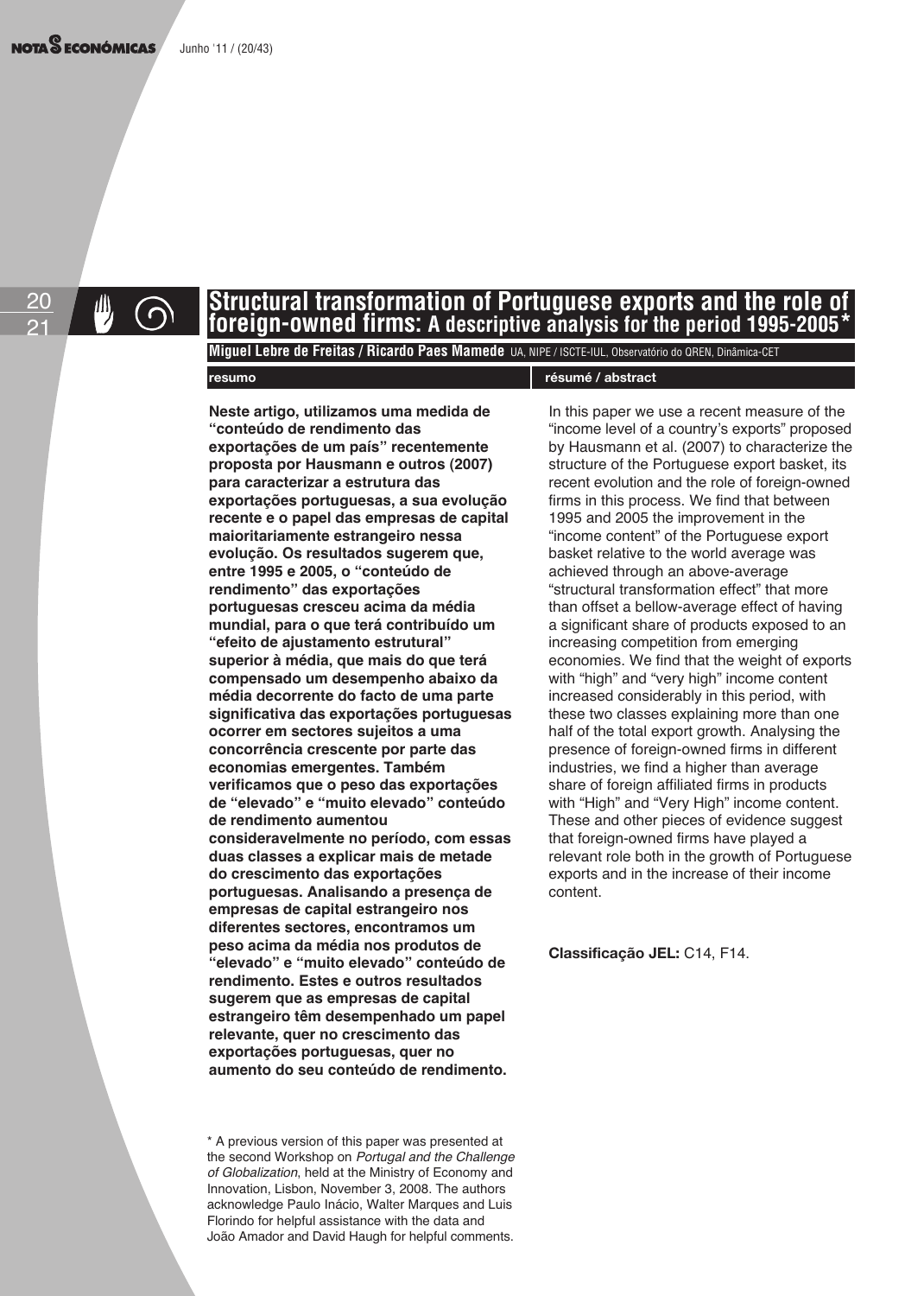#### **1. Introduction**

In the current debate on the Portuguese economy, there is a view that the country's specialization pattern, traditionally dominated by low-skilled labour intensive products, is a major obstacle to convergence. According to this view, with the emergence of new trading partners in the international arena, the future performance of the Portuguese economy will depend critically on its ability to shift its specialization pattern towards goods with higher productivity content. In this paper, we investigate the extent to which the Portuguese economy has indeed become increasingly specialized in more sophisticated goods and whether such a shift is more evident in sectors with a high presence of foreign-owned firms.

The view that a country's economic performance depends on the specialization pattern has a long tradition in economic thinking, backing from Adam Smith and David Ricardo<sup>1</sup>. Empirically, however, this idea has been difficult to test, because a measure of a country specialization pattern that reflects the quality of the goods being exported is not easy to define. In a recent contribution, Hausmann et al. (2007) propose a quantitative index that ranks traded goods in terms of their "implied income". This index (PRODY) is estimated as a weighted average of the per capita GDPs of the countries exporting a product, where the weights reflect the revealed comparative advantage of each country in that product. The authors then compute a measure of sophistication of a country export basket (EXPY) by calculating the export-weighted average PRODY for that country. The authors report a strong correlation between EXPY and per capita GDPs and also find that EXPY is a strong and robust predictor of subsequent economic growth, controlling for standard covariates.

In this paper, we compute a new vector of PRODY indexes, using 1995 and 2005 COMTRADE data for 1235 products and 81 countries. We then use these indexes to characterise the Portuguese export basket and to assess how well it has moved towards products with higher income content. We document that in the period from 1995 to 2005 there has been indeed an upscale move of the Portuguese specialization pattern. Though using a different methodology, our evidence accords with the recent findings of Caldeira Cabral (2008) and Amador et al. (2007) who analysed the changing pattern of the Portuguese exports, using the OECD classification of R&D intensities.

We then investigate the extent to which foreign-owned firms have played a role in this change. Portuguese governments have made significant efforts to support FDI inflows, either through financial incentives (EU funds and tax benefits) or by providing complementary infrastructure. Despite the high year-on-year volatility, FDI net flows to Portugal have a clear upward trend, from 0,43% of GDP in the 1970s to 1,03% in the 1980s, 1,085% in the 1990s and 3,65% in the period 2000-2006 (UNCTAD, 2007). An obvious question is, thus, whether such an effort has helped or impaired the process of structural transformation.

The relationship between FDI and economic performance is a topic of controversy in the economic literature. Policymakers and academics often argue that FDI can be a source of benefits to host countries, through knowledge spillovers or by creating linkages from multinationals to domestic firms $^2$ . Accordingly, governments all over the world spend large amounts of resources to attract subsidiaries of multinational firms to their jurisdiction.

<sup>1</sup> Recent contributions emphasizing the type and the characteristics of the industries wherein a country specializes include Krugman (1987), Lucas (1988), Young (1991), Matsuyama (1992), Rodriguez-Clare (1996) and Rodrik (1996).

<sup>2</sup> Fosfuri et al. (2001) discuss the spillover effects related to the flow of skilled workers trained by multinationals to other firms in the host country. Rodriguez-Clare (1996a) and Markusen and Venables (1999) examine the linkage effects between multinationals and domestic firms. Many authors remain, however, sceptical about the relationship between FDI and economic performance (e.g., Rodrik, 2007, pp.119-120).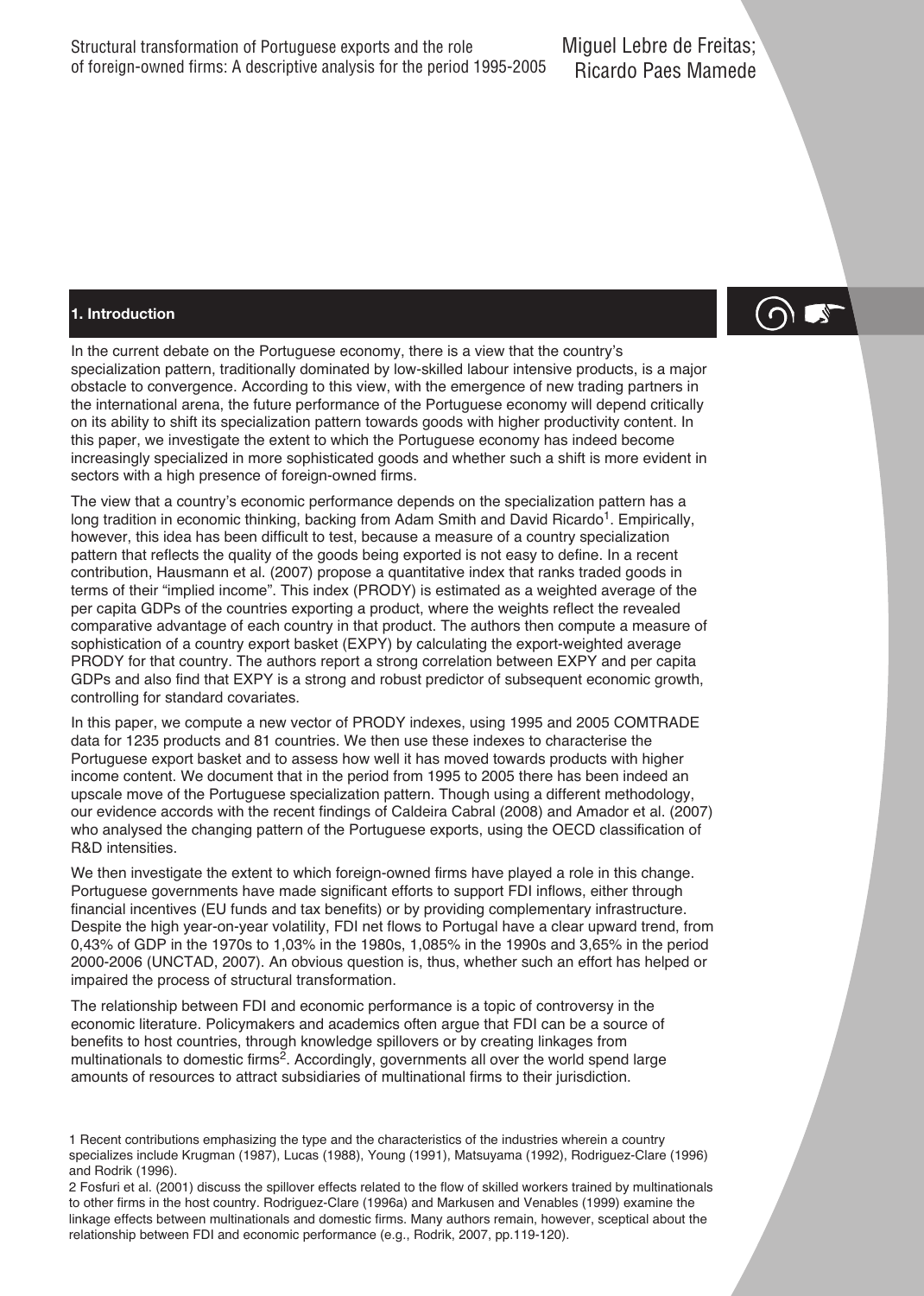

Empirically, however, the evidence on FDI-related externalities is not free of controversy (see Keller, 2004 for a survey) $3$ .

This paper abstracts from spillovers and other external effects of foreign-owned firms. Simply, we examine whether there has been a tendency for foreign-owned firms to operate in fast growing non-traditional and high income content export sectors, thus having a direct impact in the process of structural transformation in Portugal. Our paper adds to the literature in that it examines the relationship between foreign-owned firms and the structure of Portuguese exports by income content, crossing information on export values at the product (SITC-4 rev 2) level and on the proportion of capital with foreign affiliation at the firm level. We assess whether foreign-owned firms have contributed to improve the specialization pattern of the Portuguese economy using the PRODY index as a measure of income content.

The paper proceeds as follows. In Section 2, we provide some comparative analysis, using PRODY indexes and indexes of Revealed Comparative Advantage  $(RCA)<sup>4</sup>$  at the product level from 1995 to 2005. In Section 3 we decompose the changes in the average income content of each country's exports into a "PRODY effect" and a "structural transformation effect". In Section 4 we investigate how the composition of the Portuguese export basket has evolved in terms of classes of PRODY. In Section 5 we evaluate the extent to which the sectors that most contributed to the Portuguese export growth have a large presence of foreign-owned firms and whether the presence of foreign-owned firms is more significant in products with higher income content. Section 6 concludes.

#### **2. Income content and comparative advantages**

In this paper, we use the Hausmann et al. (2007) PRODY index to assess the sophistication level of products. Formally, the index is defined, for each product, as the weighted average of per capita incomes of countries exporting that product, where the weights are proportional to the country's index of Revealed Comparative Advantage in that product (details in Appendix 1). Products with high PRODY values are, by construction, those typically exported by high income countries. The implied assumption is that the presence of higher wages is stronger where comparative advantages are determined by factors other than labour cost, such as know how, technology, public infrastructures, research centres and so on.

Our calculations use international trade data at the product level (SITC-4 rev 2), from the UN-COMTRADE database, as extracted in September 2007 and per capita GDP levels (in PPP) by the International Monetary Fund, World Economic Outlook Database, April 2008. Both variables refer to 1995 and 2005. Countries for which there was no consistent data for those two years were excluded. This leaves us with 81 countries and data for 1235 products. Table 1 displays the estimated PRODY values for some products, the corresponding PRODY rank and the share in World exports, in 2005. As expected, agricultural commodities and raw materials appear at the bottom of the table.

3 In the specific case of Portugal, there is anecdotic evidence of training spillovers and quality improvement effects on domestic suppliers (OECD, 2008, pp. 86-87). However, Flores et al. (2007) found no robust evidence of intra-sectoral spillover effects, as measured by the effect of FDI on domestic firms' labour productivity. Guimarães et al. (2000), analysing the role of agglomeration effects in location decisions of establishments participated by foreign capital between 1982 and 1992, found a positive influence of industry-specific localization economies but no significant influence of foreign-specific agglomeration effects. This is suggestive of spillovers, but not necessarily related to the affiliation of capital.

4 Also known as Balassa index (Balassa, 1958). The index of revealed comparative advantage (RCA) for a given product in a given country is computed as the share of that product in the country' exports, divided by the share of the same product in world exports (see Appendix 1 for details).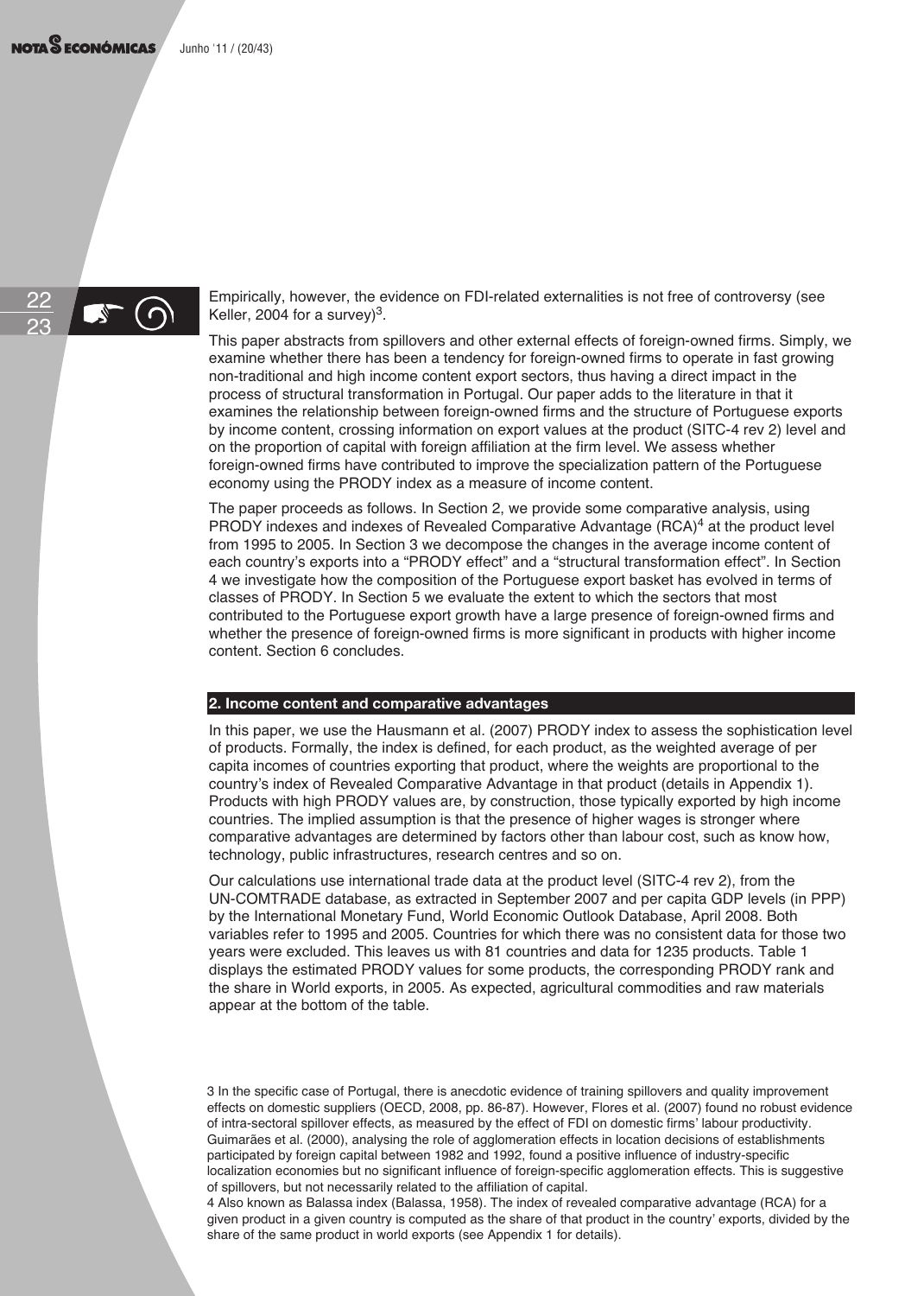|      | Table 1 - PRODY values for a sample of products                                |          |      |                                         |
|------|--------------------------------------------------------------------------------|----------|------|-----------------------------------------|
| Code | Commodity                                                                      | PRODY 05 | Rank | Share of<br>World exports<br>(per cent) |
| 2933 | Heterocyclic compounds with nitrogen hetero-atom(s) only                       | 33.408   | 4    | 0.47                                    |
| 8411 | Turbo-jets, turbo-propellers and other gas turbines                            | 27.010   | 82   | 0.71                                    |
| 3004 | Medicaments (excluding goods of heading<br>30.02, 30.05 or 30.06)              | 26.024   | 108  | 2.13                                    |
| 8525 | Transmission apparatus for radio-telephony, radio-broadcasting                 | 24.156   | 196  | 1.89                                    |
| 8542 | Electronic integrated circuits and microassemblies                             | 24.047   | 201  | 2.81                                    |
| 9018 | Instruments and appliances used in medical, surgical,<br>dental or veterinary  | 23.486   | 229  | 0.61                                    |
| 8473 | Parts and accessories for use with machines of heading<br>84.69 to 84.72       | 23.244   | 240  | 1.89                                    |
| 8703 | Motor cars and other motor vehicles principally<br>designed for the transport  | 22.951   | 255  | 5.15                                    |
| 8471 | Automatic data processing machines and units thereof                           | 22.355   | 292  | 2.78                                    |
| 8802 | Other aircraft (for example, helicopters, aeroplanes); spacecraft              | 21.886   | 330  | 0.88                                    |
| 8414 | Air or vacuum pumps, air or other gas compressors and fans                     | 21.457   | 344  | 0.43                                    |
| 8708 | Parts and accessories of the motor vehicles of headings<br>87.01 to 87.05      | 20.802   | 382  | 2.34                                    |
| 8536 | Electrical apparatus for switching or protecting electrical<br>circuits, or fo | 20.455   | 401  | 0.59                                    |
| 8541 | Diodes, transistors and similar semiconductor devices                          | 18.685   | 512  | 0.47                                    |
| 8901 | Cruise ships, excursion boats, ferry-boats, cargo ships,<br>barges and similar | 17.586   | 584  | 0.48                                    |
| 2701 | Coal; briquettes, ovoids and similar solid fuels<br>manufactured from coal     | 17.237   | 610  | 0.44                                    |
| 8704 | Motor vehicles for the transport of goods                                      | 16.900   | 624  | 0.87                                    |
| 8528 | Reception apparatus for television                                             | 16.114   | 664  | 0.58                                    |
| 7102 | Diamonds, whether or not worked, but not mounted or set                        | 15.347   | 702  | 0.85                                    |
| 2709 | Petroleum oils, crude                                                          | 11.549   | 914  | 5.05                                    |
| 6204 | Women's or girls' suits, ensembles, jackets, blazers,<br>dresses, skirts       | 7.977    | 1069 | 0.46                                    |
| 2401 | Unmanufactured tobacco; tobacco refuse                                         | 2.407    | 1235 | 0.07                                    |
| 801  | Coconuts, Brazil nuts and cashew nuts, fresh or dried                          | 2.230    | 1236 | 0.02                                    |
| 1801 | Cocoa beans, whole or broken, raw or roasted                                   | 2.097    | 1238 | 0.03                                    |
| 5203 | Cotton, carded or combed                                                       | 1.414    | 1242 | 0.00                                    |
| 2612 | Uranium or thorium ores and concentrates                                       | 1.211    | 1243 | 0.01                                    |
| 5304 | Sisal and other textile fibres of the genus<br>Agave, raw or processed but not | 1.146    | 1244 | 0.00                                    |
|      |                                                                                |          |      |                                         |

905 Vanilla 1.075 1245 0.00

 $\bigcirc$ 

Sources: Own estimates, based on COMTRADE and IMF data.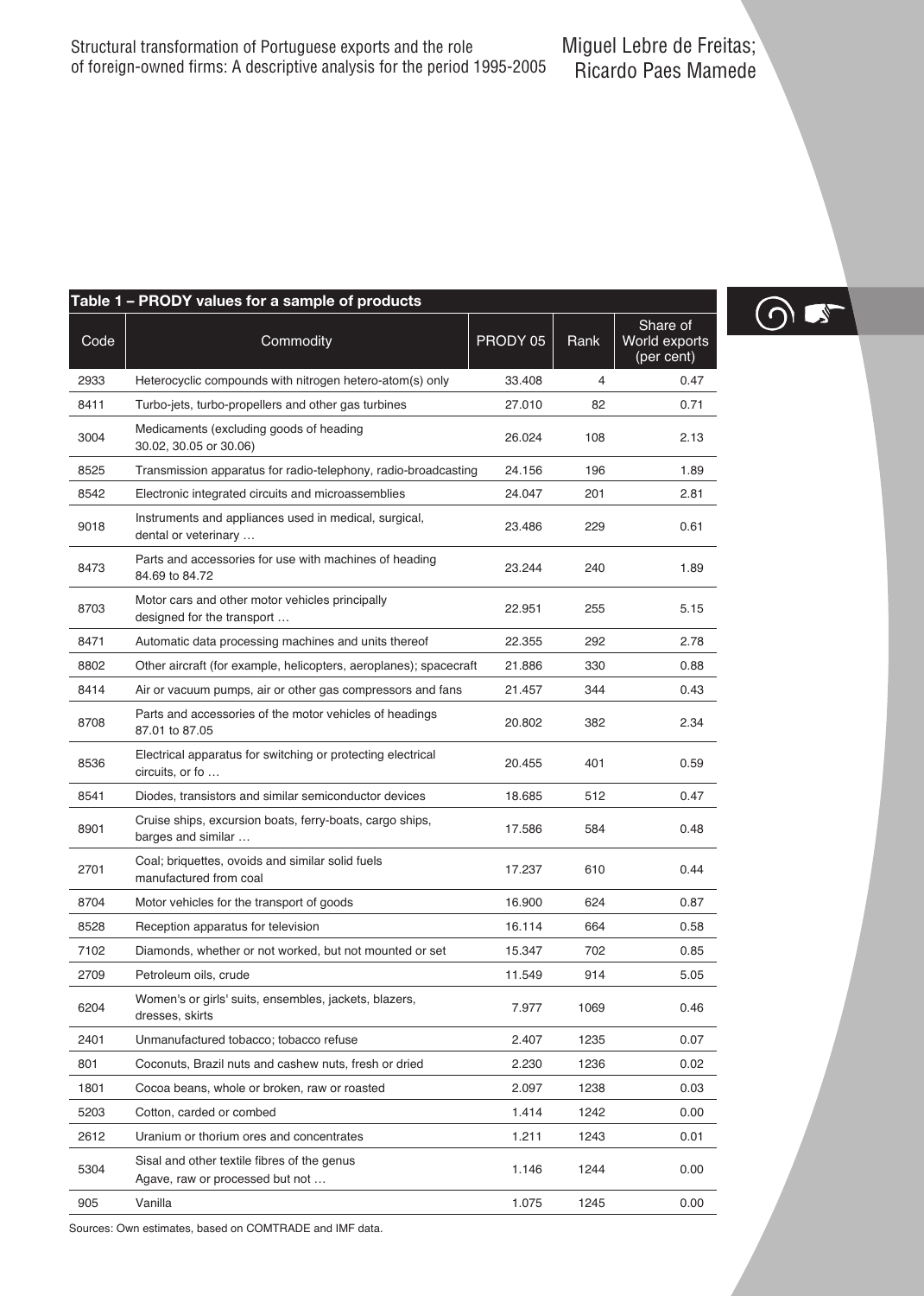

For illustrative purposes, Figure 1 assesses the linear relationship between our estimated PRODY and RCA indexes for 12 countries, as of 2005 (China, France, Germany, Greece, Hungary, India, Italy, Korea, Portugal, Spain, Turkey and USA)<sup>5</sup>. Despite the high dispersion of the data, plotting a linear regression line helps assessing the sign of the correlation between the two indexes. When significant, a negative correlation indicates a general tendency for a country to be specialized in goods with low income content. A positive correlation, in turn, indicates a general tendency for a country to be increasingly specialized in goods with higher income content.

#### **Figure 1 – PRODY and Revealed Comparative Advantage in 2005 (China, France, Germany, Greece, Hungary, India, Italy, Korea, Portugal, Spain, Turkey, USA)**



Sources: Own estimates, based on COMTRADE and IMF data.

According to the figure, by 2005 India was the country in this sub-sample with a more negative correlation between RCAs and PRODY values, followed by Turkey, Greece, and China. The Portuguese specialization pattern was more favourable than in these countries, but less than those of Hungary and Spain. On the other hand, Korea, Italy, France, USA and Germany exhibited positive correlations between RCA and PRODY values, suggesting a tendency to be more specialized in "rich country goods".

Moving from a negative correlation towards a positive correlation involves the country becoming increasingly specialized in products with higher income content. This is what is meant by structural transformation.

5 The Balassa RCA index is in Logs. Null coefficients of RCA became missing values.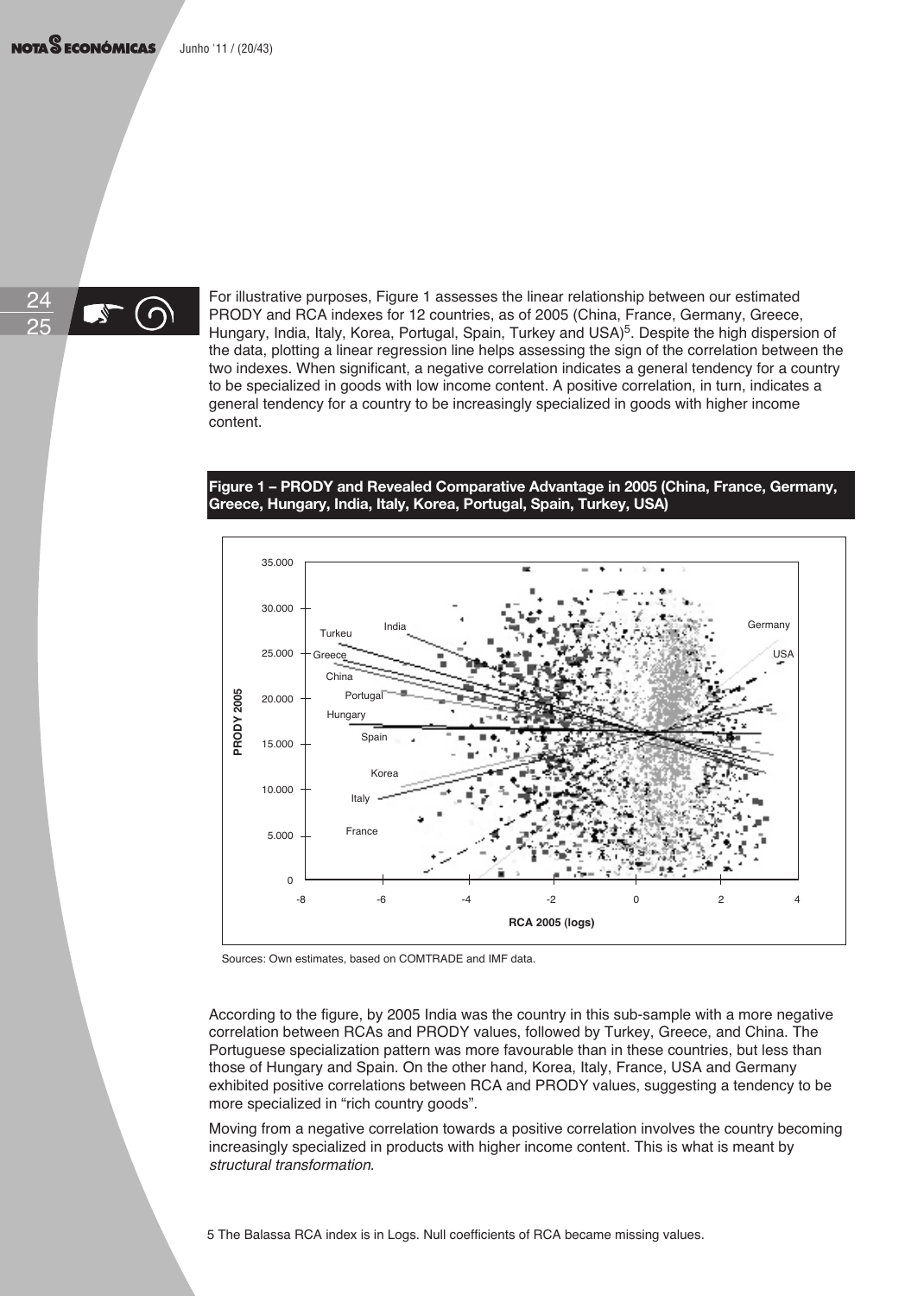#### **Figure 2 – EXPY and GDP per capita at PPP (2005, \$US)**



Sources: Own estimates, based on COMTRADE and IMF data.

The data in Figure 1 is silent in respect to absolute sizes (the RCA index actually measures sizes, but relative to the world average). To account for a country total export mass, Hausmann et al. (2007) proposed the EXPY index. This is the average PRODY in a country export basket, where the weights are the share of each product in a country exports (details in Appendix 1). Figure 2 mimics Figure 3 in Hausmann et al. (2007), relating EXPY values with GDP per capita for the countries in our sample. The figure confirms the positive relation between the two variables, with GDP per capita growing exponentially with EXPY. This supports the idea that rich countries export products that tend to be exported by rich countries, while poor countries export products that tend to be exported by other poor countries. Hausmann et al. (2007) also found that EXPY is a strong and robust predictor of subsequent economic growth, controlling for standard covariates<sup>6</sup>. These findings suggest that the type of goods in which a country specializes has important implications for subsequent economic performance.

#### **3. PRODY effect versus structural adjustment effect**

PRODY indexes change over time, reflecting the changes in the world structure of trade and the changes in per capita GDP levels. Hence, EXPY indexes in two different points in time can either

6 In their central case, the estimation results imply that a 10 percent increase in EXPY boosts growth by half a percentage point (p. 15 and Table 8, in the original). Because these results are not significantly affected by the presence of other variables, such as physical capital, human capital and institutional quality, the authors concluded that EXPY exerts an independent force on economic growth.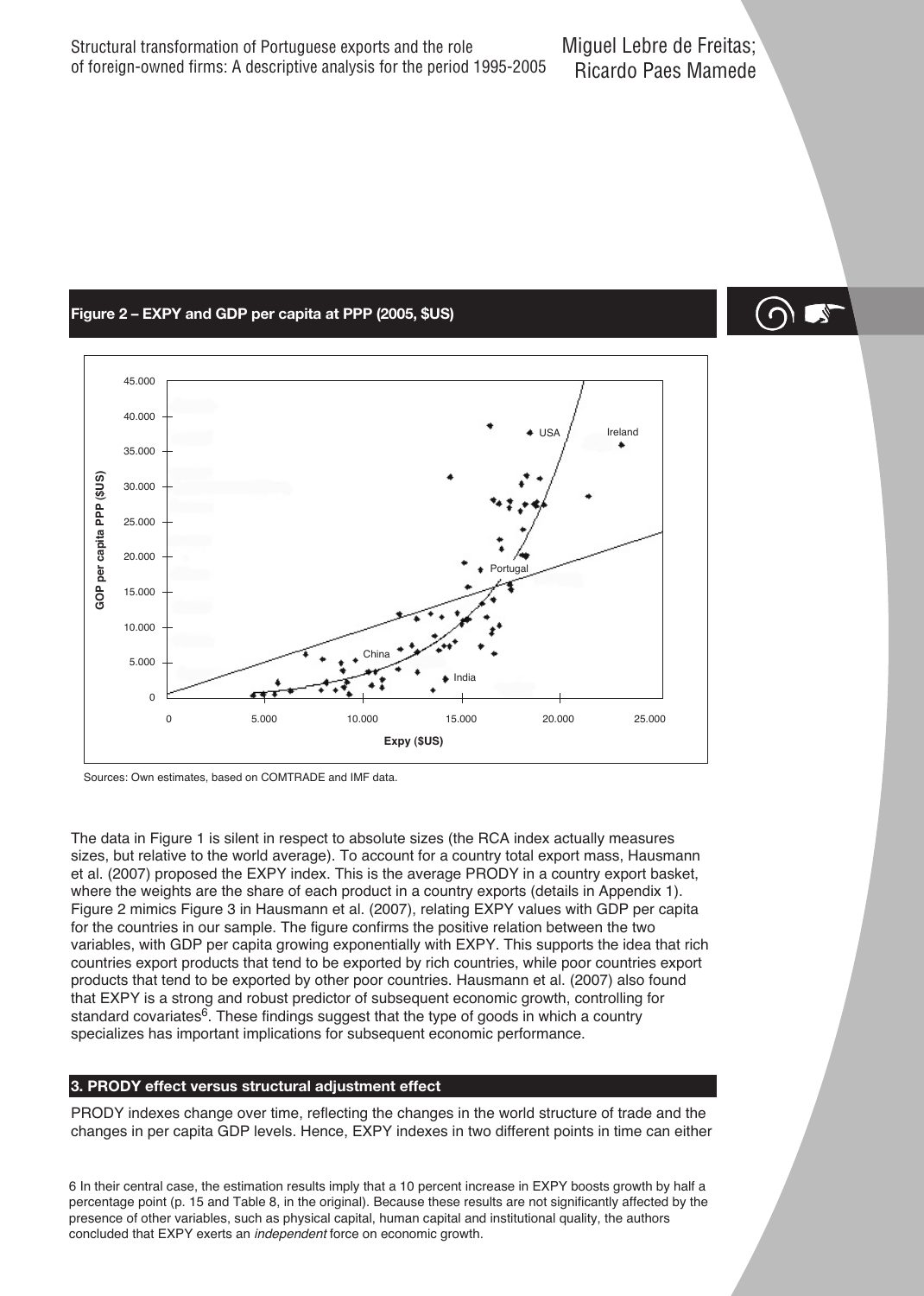NOTA<sup>S</sup> ECONÓMICAS Junho '11 / (20/43)



be computed at current PRODY or at base-year PRODY levels. Changes in EXPY at *current* PRODYs will, therefore, reflect changes in the country's structure of exports and changes in the implied value of exports.

Figure 3 describes how the changes in EXPY at current PRODYs break down into a "pure PRODY effect" (i.e., the change in EXPY that would have been observed if the PRODY values of the different products had changed the way they did, while the export structure remained unchanged) and other effects (this includes a "pure structural transformation effect" – i.e., the value of EXPY which would have been observed had the PRODY values remained unchanged while the structure of exports evolve the way it did – and a mixed effect). The technical details and the figures for 81 countries are in Appendix 2.

#### **Figure 3 – Decomposing the changes in EXPY at current PRODYs between 1995 and 2005**



Sources: Own estimates, based on COMTRADE and IMF data.

The horizontal and vertical axes in Figure 3 represent the sample average "pure PRODY effect" and the sample average "pure structural and mixed effects" (respectively) underlying the changes in EXPY values between 1995 and 2005. The dashed diagonal in the figure represents the average growth in EXPY across countries (weighted by GDP per capita in PPP in 2005). Dots to the right of this line represent countries whose EXPY value has increased above the average; dots to the left of the diagonal correspond to countries whose exports have experienced a decrease in income content in relative terms.

The figure reveals that the Portuguese EXPY level has increased slightly above the average, while the reverse happen to most OECD countries (other exceptions include Australia, Canada, Ireland and Poland). Portugal is located in the lower-right quarter of the graph, meaning that the change in the income content of its exports is accounted for by an above-average structural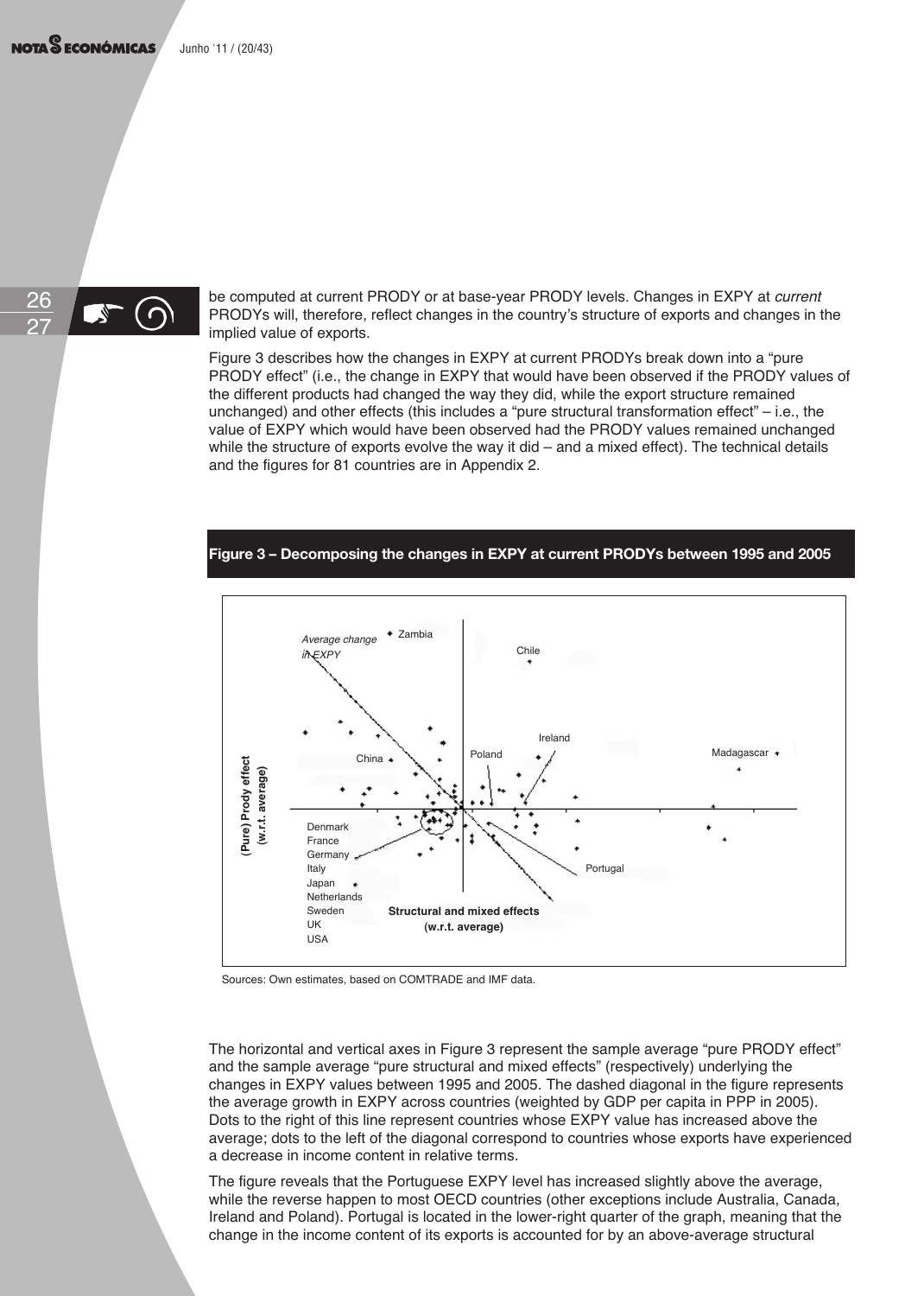transformation (plus mixed) effect, which was big enough to offset a bellow-average PRODY effect. A bellow average PRODY effect means that, had the Portuguese export basket remained stuck, its average income content would have grown less than the average. The reason is that a significant fraction of the Portuguese exports basket corresponds to traditional products, where competition by emerging economies has been increasing. The above-average structural transformation effect more than offset this effect, allowing the EXPY level in Portugal to grow slightly above the average<sup>7</sup>.

The Portuguese pattern contrasts with what was observed in other OECD countries: most developed countries have registered below average PRODY and structural and mixed effects<sup>8</sup>. In contrast, Chile and Madagascar, for example, have improved significantly their EXPY values, due to both positive structural adjustment and income effects.

#### **4. Income content, export shares and export growth in Portugal**

Having established the relative importance of the structural transformation effect in the case of Portugal, we now focus on this component, abstracting from changes in EXPY caused by changes in PRODY values. Hence, the analysis proceeds at constant PRODYs<sup>9</sup>. In this section and in the following, we use a database from the Portuguese National Institute of Statistics (INE) not hiding confidential positions. It is, therefore more accurate than the COMTRADE database<sup>10</sup>. The corresponding estimates of EXPY and export shares by classes of PRODY are displayed in Table 2. The table reveals that the average sophistication level of the Portuguese export basket (EXPY) has increased over time, from 15.063 USD in 1995 to 16.603 USD in 2005.

To get a sense on how this change came about, export volumes at constant PRODY values are split into 5 classes of PRODY. The 5 classes considered range from the 20% products with higher PRODY values to the 20% products with lower PRODY values (figures for 81 countries based on COMTRADE data are displayed in Appendix 3).

7 This evidence contrasts with Amador et al. (2007), who report a high persistent specialization pattern in Portugal, as compared to Spain and Ireland. However, their analysis does not take into account income contents. Weighting the exports shares with PRODY indexes, our analysis suggests that the structural adjustment effect was more significant in Portugal than in the cases of Ireland and Spain (see Appendix 2). Lebre de Freitas and Salvado (2008) discuss, on a comparative basis, how valuable the current productive experience is in preparing the country for upscale moves.

8 The analysis for Italy confirms Di Maio and Tamagni (2007). The authors found that the low performance of that country in the last two decades was mainly explained by the fact that Italy remained stuck in a number of products which PRODY values have declined, due to the entry of emerging economies in these markets. In the figure, Italy is on the lower-left corner, meaning lack of structural adjustment and specialization in products of declining value.

9 Restricting attention to 2005 PRODY values, we are no longer constrained with the need to have a consistent sample of countries for the years 1995 and 2005. Therefore, from this point forward the PRODY values are computed using a larger sample of countries (93 instead of 81). This allows the PRODY index to reflect more accurately the world structure of international trade.

10 A major drawback of COMTRADE is the presence of a sizeable category of miscellaneous products, "9999-Commodities not specified according to kind", which accounted for 2,9% of the world trade in 2005. This category cannot be ignored while computing RCA indexes, but there is no point in computing its PRODY value. Because this category differs significantly over time and across countries, its presence complicates international and inter-temporal comparisons. In the case of Portugal, a major change in the statistical treatment of confidentiality has occurred in 2005, causing a large number of products previously classified elsewhere to be moved to the class 9999. As a result, the share of exports in this category jumped from nearly zero to 8.7%.

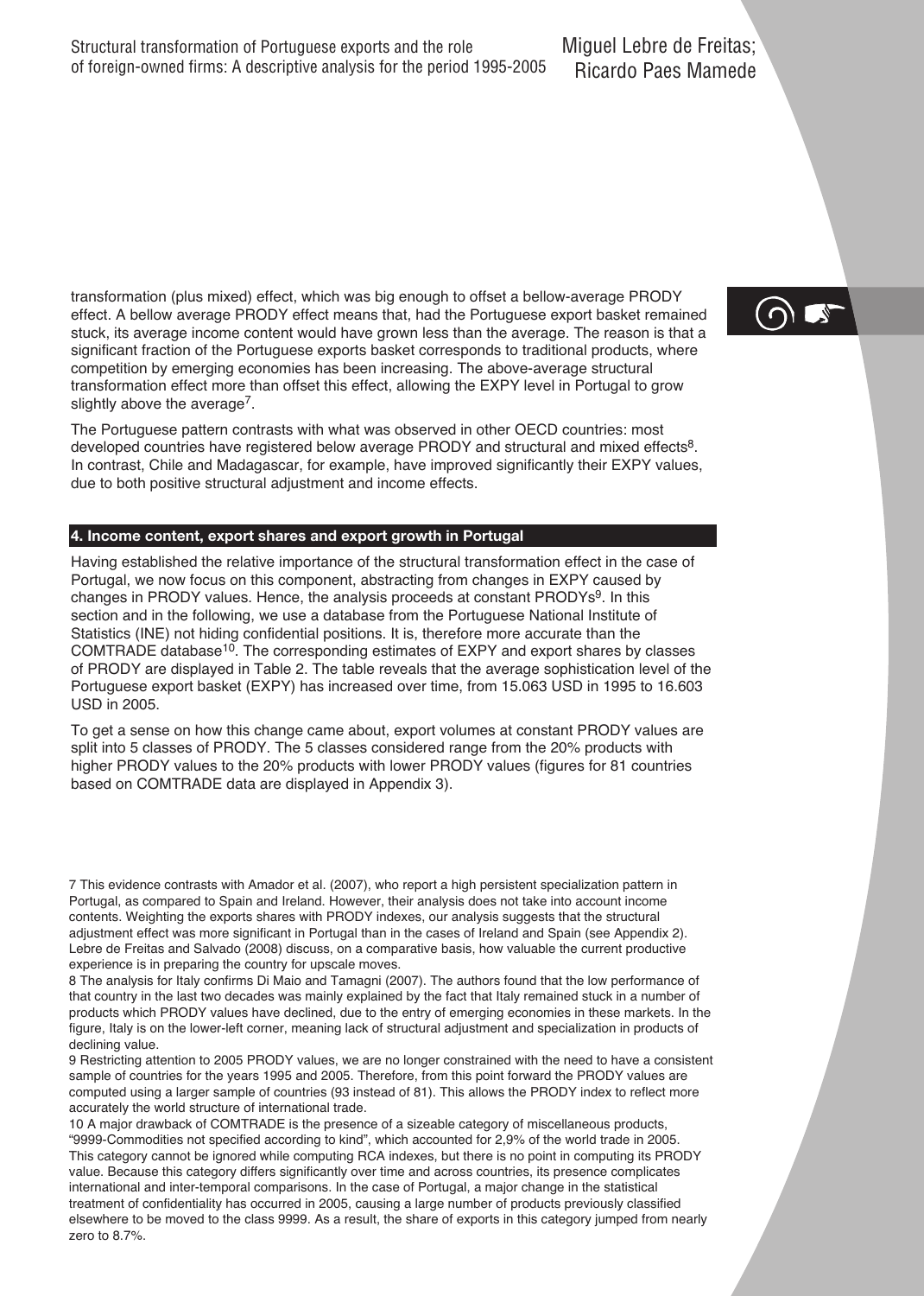

 $\mathbb{R}$  (c

| Table 2 – The structure of Portuguese Exports by classe of PRODY <sup>11</sup> |                                            |                     |             |                                 |                     |             |          |                                |
|--------------------------------------------------------------------------------|--------------------------------------------|---------------------|-------------|---------------------------------|---------------------|-------------|----------|--------------------------------|
|                                                                                |                                            | 1995                |             |                                 | 2005                |             |          | Growth of exports<br>1995-2005 |
| <b>PRODY Class</b>                                                             | <b>Exports</b><br>(10 <sup>^</sup> 6 euro) | Share of<br>exports | <b>EXPY</b> | <b>Exports</b><br>$(10^6$ euro) | Share of<br>exports | <b>EXPY</b> | % change | contribution<br>(p.p.)         |
| very high<br>$(20%$ highest)                                                   | 1479                                       | 8                   | 2117        | 3668                            | 12                  | 3081        | 148      | 18                             |
| high                                                                           | 4429                                       | 25                  | 5320        | 9292                            | 32                  | 6688        | 110      | 40                             |
| median                                                                         | 2551                                       | 15                  | 2435        | 4879                            | 17                  | 2748        | 91       | 19                             |
| low                                                                            | 5422                                       | 31                  | 3674        | 7534                            | 26                  | 3049        | 39       | 18                             |
| very low<br>(lowest 20%)                                                       | 3566                                       | 20                  | 1517        | 4083                            | 14                  | 1037        | 14       | $\overline{4}$                 |
| Total                                                                          | 17448                                      | 100                 | 15063       | 29456                           | 100                 | 16603       | 69       | 100                            |

Sources: Own calculations, based on INE and COMTRADE data.

The table shows that there has been a steady increase in the share of products with "High" and "Very High" income content (from a total weight of 33% in 1995 to 44% in 2005), at the cost of the classes "Low" and "Very Low" (from 51% to 40%). This suggests that the increase in the average sophistication of the Portuguese export basket was achieved through a re-allocation of resources from products with low and very low implied productivity to products with higher implied productivity.

Table 2 also displays the contributions of the different classes of PRODY to the growth rate of Portuguese exports between 1995 and 2005. According to these data, the growth rate of exports (at current prices) between 1995 and 2005 was of 69%. The classes growing above the average were those with "Very High" (148%), "High" (110%) and "Average" (91%) income content. In terms of contributions, the first two classes, which represented about 1/3 of the exports in the beginning of the period, accounted for 58% of total export growth. This confirms a trend towards a specialization pattern more based on "rich country goods".

#### **5. Foreign-owned firms, export growth and structural transformation in Portugal**

In this section, we assess the extent to which foreign-owned firms had a role in the process of structural transformation of the Portuguese Economy, in the period from 1995 to 2005. For this purpose, we estimate the share of foreign-owned firms in the Portuguese exports, by product category, using data collected by the Portuguese Ministry of Labour and Social Solidarity on the composition of firms' capital by nationality of owners. By "foreign-owned firms", we mean those firms in which the proportion of capital owned by non-nationals is equal or greater than 50% (details in Appendix  $4$ )<sup>12</sup>.

We first assess the extent to which foreign-owned firms have contributed to the growth of Portuguese exports. In Table 3, product categories are split into 5 groups of similar dimensions, according to their contribution to the growth of Portuguese exports in the period from 1995 to

11 In this and in the following tables, EXPY is calculated with 2005 PRODY values, and export shares are calculated at current prices.

12 Due to data limitations, in this section we restrict the analysis to 1.094 product categories (representing 96% of the Portuguese exports in 2005).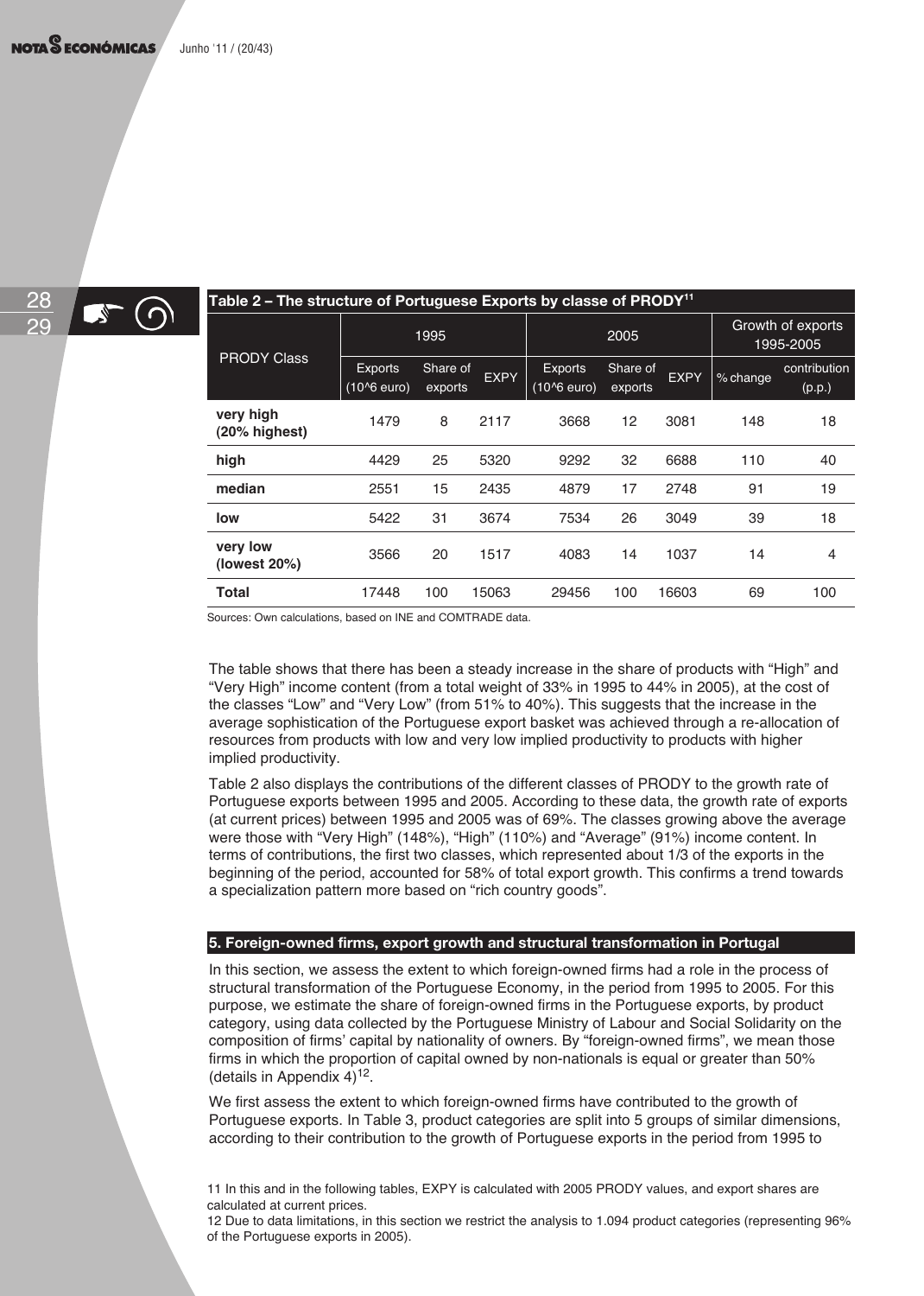2005. Here, we see that the top 20% products in terms of contribution to export growth concentrate 83% of the estimated exports by foreign-owned firms in 2005. Table 3 also reveals that 12% of the estimated foreign-owned firms exports are related to products which exports have declined between 1995 and 2005. Coincidently, this is the only group of products in which the share of foreign-owned firms in total exports has diminished (from 32% in 1995 to 25% in 2005). This is suggestive of a strong impact of foreign firms on the variation of Portuguese exports, both positively and negatively<sup>13</sup> <sup>14</sup>.

#### **Table 3 – Share of foreign-owned firms in Portuguese exports by contribution to export growth**

| Contribution to<br>export growth<br>between 1995 | number of<br>product | share of<br>exports $(\%)$ |      | contribution<br>to export | in total exports (%) | share of foreign firms | share of exports by<br>foreign firms (%) |             |
|--------------------------------------------------|----------------------|----------------------------|------|---------------------------|----------------------|------------------------|------------------------------------------|-------------|
| and 2005                                         | classes              | 1995                       | 2005 | growth $(\%)$             | 1995                 | 2005                   | 1995                                     | 2005        |
| very high<br>(20% highest)                       | 218                  | 49                         | 72   | 106                       | 35                   | 40                     | 53                                       | 83          |
| high                                             | 219                  | 5                          | 5    | 6                         | 23                   | 27                     | 4                                        | 4           |
| median                                           | 219                  |                            |      | 1                         | 22                   | 28                     | 1                                        | 1           |
| low                                              | 219                  | 0                          | 0    | 0                         | 18                   | 34                     | 0                                        | $\mathbf 0$ |
| very low<br>(lowest 20%)                         | 219                  | 42                         | 17   | $-20$                     | 32                   | 25                     | 43                                       | 12          |
| All products                                     | 1094                 | 97                         | 96   | 93                        | 33                   | 36                     | 100                                      | 100         |
|                                                  |                      |                            |      |                           |                      |                        |                                          |             |

Sources: Own calculations, based on INE and GEP/MTSS, Quadros de Pessoal.

Notes: The table does not include data on 140 product classes, for wich there is not data available on the presence of foreign-owned firms; the share of foreign-owned firms in each group is calculated as the weighted average of the foreign-owned firms shares in the exports in each product, with the weights given by the share of each product in the exports of the group.

We next cross information on foreign-ownership and on the change of Portuguese specialization pattern, the later evaluated by organizing the export products according to their revealed comparative advantage (RCA) in 1995 and in 2005. In Table 4 we consider four types of products: the "classics" (i.e., products in which Portugal had a revealed comparative advantage both 1995 and in 2005); the "rarities" (products in which Portugal did not have a RCA in none of the years); the "emerging" (products in which Portugal gained a RCA between 1995 and 2005); and finally the "decaying" (products in which Portugal had a RCA in 1995 but not in 2005)<sup>15</sup>.

13 Actually, the direction of causality cannot be disentangled on the basis of the available data: multinational companies also tend to be attracted by fast exporting sectors. In a formal investigation, Magalhães and Africano (2007) find a significant correlation between the stock of (inward) FDI inflows and exports, suggesting at least a causality running from FDI to export growth.

14 It should be noted that these results are influenced by the bigger scale of foreign controlled firms with respect to the nationally controlled ones. To have an idea of the disproportion, in 2005 the average turnover of foreign-controlled firms in Portugal was about 24 times bigger than the average turnover of the remaining firms (source: Quadros de Pessoal database, GEP/MTSS). This figure considers all firms, independently of their involvement in international trade. If we were to consider only exporting firms, the contrast in the scales of foreign-dominated and other firms would surely be lower. Still, if we only consider firms with 50 employees or more, the average turnover of foreign-controlled firms in Portugal in 2005 was about 3.4 times higher than the average turnover of the remaining firms.

15 We partially borrow these expressions from Boccardo et al. (2007).

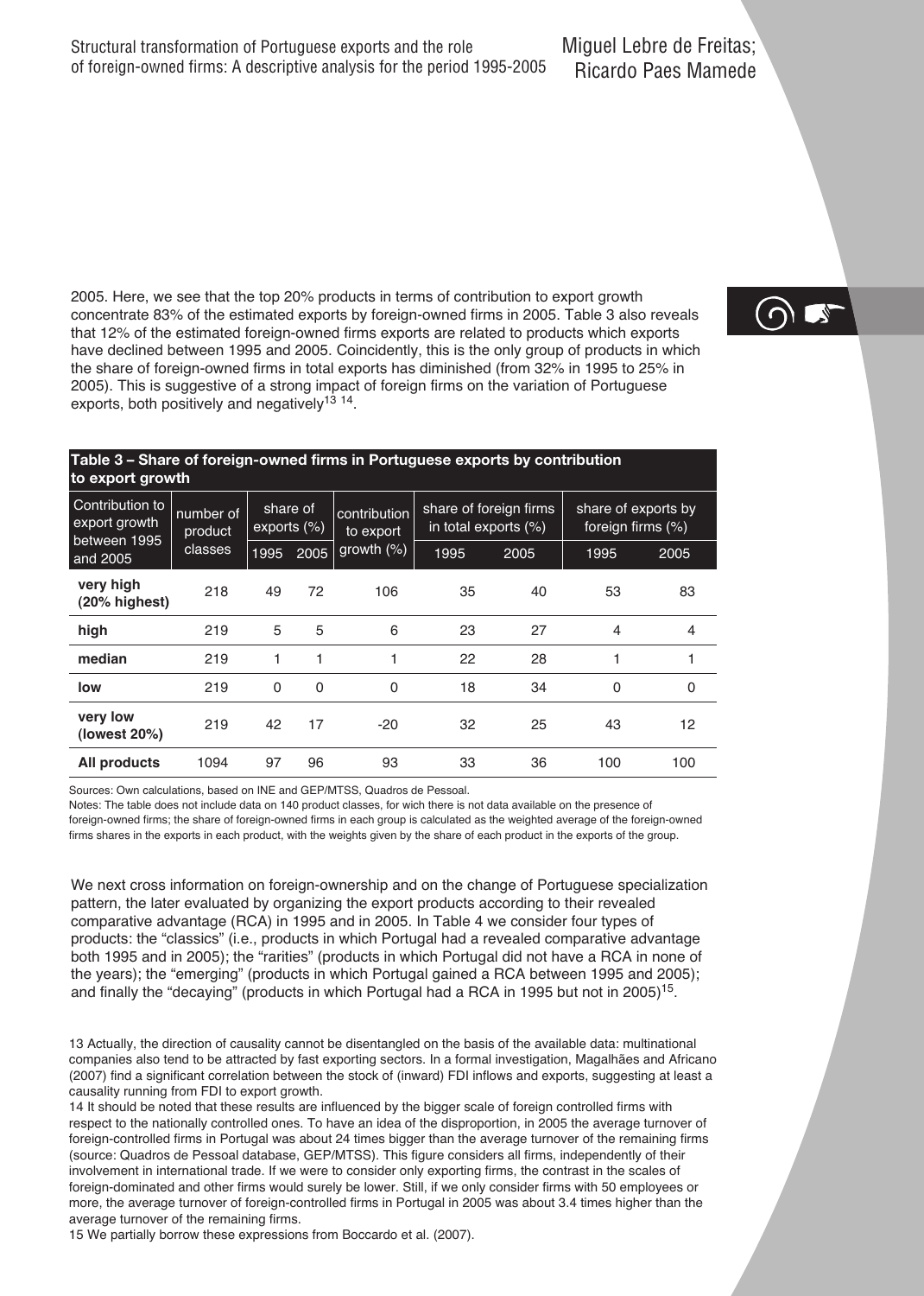( ဂ



#### **Table 4 – Share of foreign-owned firms in Portuguese exports by RCA change**

| <b>Types</b><br>of products | number of<br>product | share of<br>exports $(\%)$ |      | contribution<br>to export | share of foreign firms<br>in total exports (%) |      | share of exports by<br>foreign firms (%) |      |
|-----------------------------|----------------------|----------------------------|------|---------------------------|------------------------------------------------|------|------------------------------------------|------|
|                             | classes              | 1995                       | 2005 | growth $(\%)$             | 1995                                           | 2005 | 1995                                     | 2005 |
| classics                    | 175                  | 67                         | 54   | 35                        | 26                                             | 26   | 54                                       | 41   |
| rarities                    | 682                  | 12                         | 15   | 19                        | 33                                             | 46   | 12                                       | 20   |
| emerging                    | 110                  | 10                         | 24   | 45                        | 64                                             | 52   | 21                                       | 36   |
| decaving                    | 51                   | 8                          | 2    | -5                        | 52                                             | 46   | 13                                       | 3    |
| All products                | 1094                 | 97                         | 96   | 93                        | 33                                             | 36   | 100                                      | 100  |

Sources: Own calculations, based on INE and GEP/MTSS, Quadros de Pessoal.

Notes: The table does not include data on 140 product classes, for wich there is not data available on the presence of foreign-owned firms; the share of foreign-owned firms in each group is calculated as the weighted average of the foreign-owned firms shares in the exports in each product, with the weights given by the share of each product in the exports of the group; firms are considered "foreign" if the percentage of capital held by non-nationals is greater or equal to 50%.

According to Table 4, the "emerging" was the group that contributed the most to the increase in exports (45%), reflecting the role of non-traditional products to the expansion of Portuguese exports. As far as the role of foreign-owned firms is concerned, we observe that the "emerging" group is also the one in which the share of foreign-owned firms in total exports was larger, both in 1995 (64%) and in 2005 (52%). The last column in the right hand side of Table 4 examines the distribution of

| Table 5 – The role of foreign-owned firms in Portuguese exports by classes of PRODY $^{\rm 16}$ |                      |                         |      |                           |                                                |      |                                          |      |
|-------------------------------------------------------------------------------------------------|----------------------|-------------------------|------|---------------------------|------------------------------------------------|------|------------------------------------------|------|
| <b>Prody Class</b><br>in 2005                                                                   | number of<br>product | share of<br>exports (%) |      | contribution<br>to export | share of foreign firms<br>in total exports (%) |      | share of exports by<br>foreign firms (%) |      |
|                                                                                                 | classes              | 1995                    | 2005 | growth $(\%)$             | 1995                                           | 2005 | 1995                                     | 2005 |
| very high<br>(20% highest)                                                                      | 217                  | 8                       | 10   | 13                        | 34                                             | 43   | 9                                        | 13   |
| high                                                                                            | 235                  | 25                      | 31   | 40                        | 50                                             | 56   | 40                                       | 50   |
| median                                                                                          | 216                  | 14                      | 16   | 19                        | 33                                             | 33   | 14                                       | 16   |
| low                                                                                             | 215                  | 30                      | 25   | 17                        | 25                                             | 17   | 23                                       | 12   |
| very low<br>(lowest $20\%)$                                                                     | 211                  | 20                      | 13   | $\overline{4}$            | 23                                             | 24   | 14                                       | 9    |
| All products                                                                                    | 1094                 | 97                      | 96   | 93                        | 33                                             | 36   | 100                                      | 100  |

Sources: Own calculations, based on INE, COMTRADE and GEP/MTSS, Quadros de Pessoal.

Notes: The table does not include data on 140 product classes, for wich there is not data available on the presence of foreign-owned firms; the share of foreign-owned firms in each group is calculated as the weighted average of the foreign-owned firms shares in the exports in each product, with the weights given by the share of each product in the exports of the group; firms are considered "foreign" if the percentage of capital held by non-nationals is greater or equal to 50%.

16 In this and in the following tables, the share of foreign-owned firms in each group is calculated as the weighted average of the foreign-owned firms shares in the exports in each product, with the weights given by the share of each product in the exports of the group (for further details see appendix 4).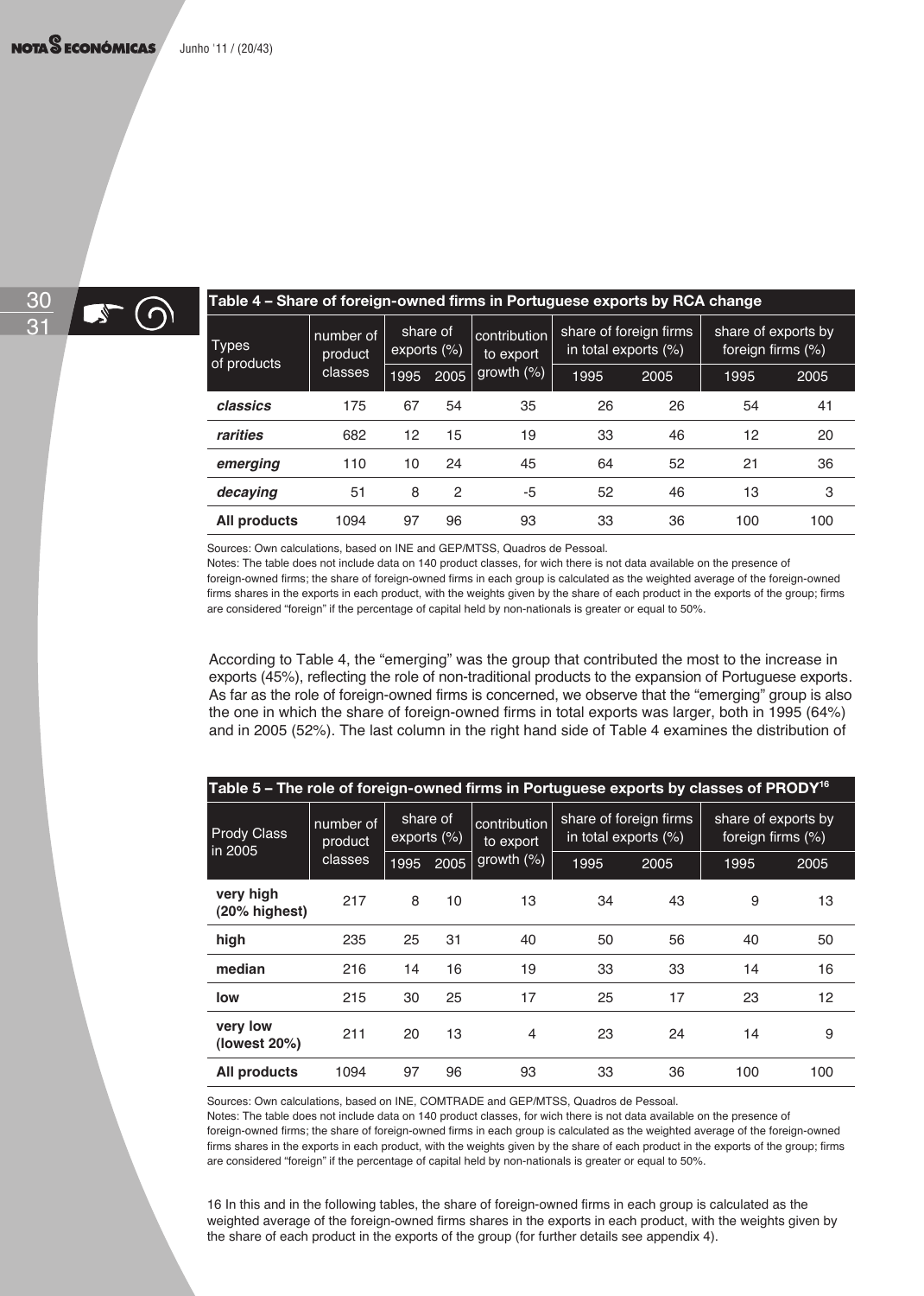foreign-owned firms' exports. The table reveals that the group of "classics" is dominant in foreign- -owned firms' exports, but with a loosing weight (41% in 2005, as compared to 54% in 1995). The non-traditional products ("emerging" plus "rarities"), in turn, are of increasing importance and, taken together, already accounted for 56% of the foreign-commanded exports in 2005 (33% in 1995).

We now investigate the role of foreign-owned firms in the upscale move of the Portuguese specialization pattern. Table 5 analyses the presence of foreign-owned firms in exports per class of income content. According to these estimates, the share of those firms in total exports increased from 33% in 1995 to 36% in 2005. In 2005, the classes of PRODY with higher presence of foreign-owned firms were, respectively, the "High" and "Very High" (weights equal to 56% and 43%, respectively). Moreover, in that year, 63% of exports by foreign firms were accounted for by these two classes.

#### **Figure 4 – Share of exports of different PRODY classes**





In Figure 4, we compare the distributions of exports by classes of PRODY, for domestic firms and foreign firms, in 1995 and in 2005. We observe that the distribution of foreign-owned firms – led exports is more biased towards products with higher income content than the corresponding distribution of domestic firms (a simple Chi-square test rejects the hypothesis of equal distributions, at a 1% significance level). Furthermore, while in the case of "domestic" exports the shape of the distribution is approximately the same in 1995 and in 2005 (though with an increase in the weight of products with higher income content), in the case of foreign-owned firms there is a visible change in the shape of the distribution (also confirmed by the Chi-square test). In particular, the distribution of foreign-commanded exports by class of PRODY has changed from a bi-modal to a one-modal one, with half of exports concentred in the class of "High" PRODY value.

Finally, we assess whether the increasing role of foreign-owned firms in exports with high income content refers to traditional or to non-traditional sectors. In Table 6, we cross the information on

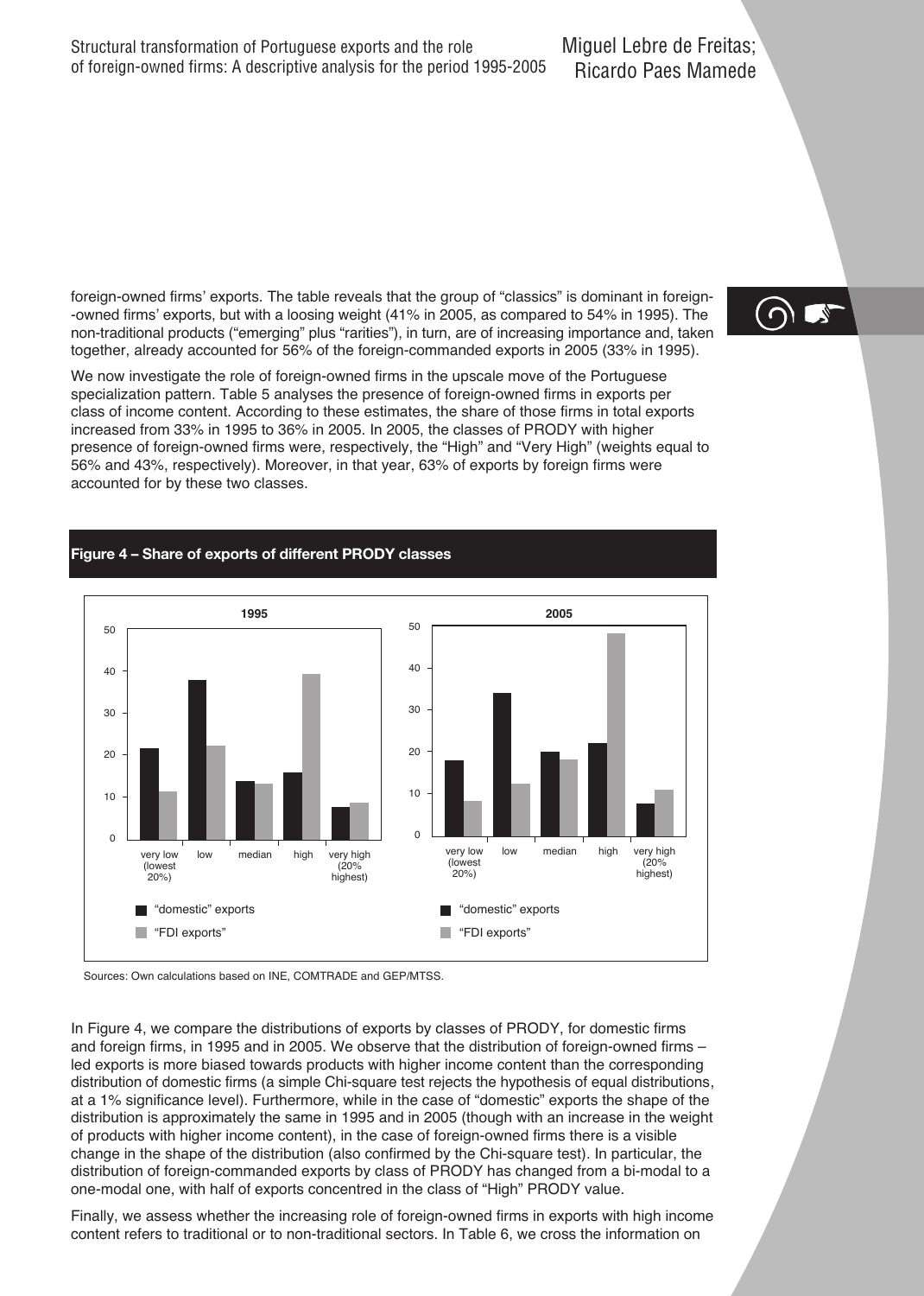

exports by foreign affiliates per historical status (Table 4) with the information on exports by foreign affiliates per classes of PRODY (Table 5), for the year 2005. We observe that 31% of the foreign-owned firms exports correspond to "emerging" products with "High" income content and other 11% correspond to "rarities" with "Very High" income content.

| Table 6 – Foreign-owned firms exports by evolution of RCA and PRODY class |                          |     |        |                     |                            |       |
|---------------------------------------------------------------------------|--------------------------|-----|--------|---------------------|----------------------------|-------|
|                                                                           |                          |     |        | Prody Class in 2005 |                            |       |
| <b>Type</b><br>of products                                                | Very low<br>(lowest 20%) | Low | Median | <b>High</b>         | Very high<br>(20% highest) | Total |
| classics                                                                  | 6                        | 11  | 9      | 14                  |                            | 41    |
| rarities                                                                  | <sup>0</sup>             | O   | 2      | 6                   | 11                         | 20    |
| emerging                                                                  | 2                        |     | 3      | 31                  | 0                          | 36    |
| decaying                                                                  | O                        | 0   | 2      | 0                   |                            | 3     |
| All products                                                              | 9                        | 12  | 16     | 50                  | 13                         | 100   |
|                                                                           |                          |     |        |                     |                            |       |

Sources: Own calculations based on INE and GEP/MTSS, Quadros de Pessoal.

Notes: The table does not include data on 140 product classes, for wich there is not data available on the presence of foreign-owned firms; the share of foreign-owned firms in each group is calculated as the weighted average of the foreign-owned firms shares in the exports in each product, with the weights given by the share of each product in the exports of the group; firms are considered "foreign" if the percentage of capital held by non-nationals is greater or equal to 50%.

Table 7 illustrates the results discussed in this section by providing information on the 20 product categories that have contributed the most for the growth in Portuguese exports between 1995 and 2005 (these were responsible for 60% of the total increase in exports during this period). In the table we see that foreign-owned firms accounted for at least 2/3 of the exports in 2005 in 8 out of those 20 product categories. With two exceptions, the share of foreign-owned firms in these foreign-owned firms – dominated products was already significant in 1995. Only 3 of these 8 cases consist in "classic" exports, the others being non-traditional products. And in all but two of these products (namely, cigarrets and rubber tyres), the income content is either "High" or "Very High". This table also illustrates the relevance of the automotive and related industries in the processes discussed above: Motor cars and Parts and accessories of motor vehicles, both classified as products with high PRODY values, are responsible for 19% of the growth observed in Portuguese exports.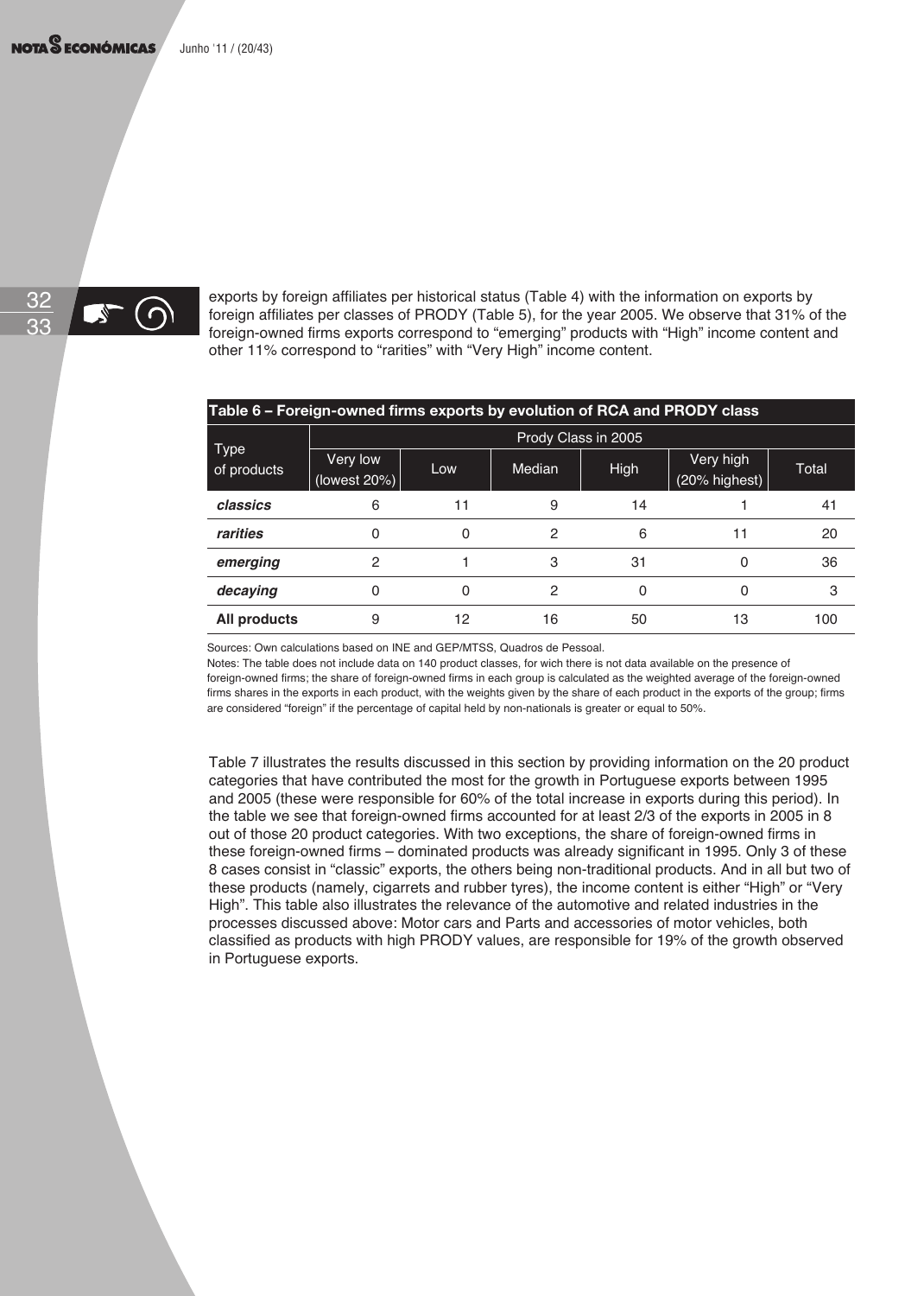|                       | Table 7 - Top 20 products in terms of contribution to export growth            |                                    |                                         |                                                          |                                                           |                        |           |
|-----------------------|--------------------------------------------------------------------------------|------------------------------------|-----------------------------------------|----------------------------------------------------------|-----------------------------------------------------------|------------------------|-----------|
| Code                  | Commodity                                                                      | exports in<br>share of<br>2005 (%) | contribution<br>growth (%)<br>to export | exports in<br>1995(%)<br>share of<br>firms in<br>foreign | exports in<br>2005 (%)<br>share of<br>firms in<br>foreign | Prody value<br>in 2005 | RCA class |
| 8703                  | Motor cars and other motor vehicles principally designed for the transport     | Z                                  | Ξ                                       | 99                                                       | 84                                                        | High                   | emerging  |
| 708<br>$\infty$       | Parts and accessories of the motor vehicles of headings<br>87.01 to 87.05.     | 4                                  | $\infty$                                | 56                                                       | 66                                                        | tigh                   | emerging  |
| 473<br>$\infty$       | Parts and accessories for use with machines of heading 84.69 to 84.72          | N                                  | 5                                       | 28                                                       | ದ<br>É                                                    | Very High              | emerging  |
| 2710                  | Petroleum oils, other than crude                                               | 4                                  | 5                                       | $\circ$                                                  | $\circ$                                                   | Low                    | classics  |
| 401<br>ၜ              | Seats (other than those of heading 94.02), whether or not<br>convertible into. | $\sim$                             | ო                                       | 5                                                        | $\circ$                                                   | Median                 | classics  |
| 802<br>4              | Uncoated paper and paperboard, of a kind used for writing                      | $\sim$                             | ო                                       | ۳                                                        | $\circ$                                                   | Very High              | classics  |
| 527<br>$\infty$       | Reception apparatus for radio-telephony, radio-telegraphy<br>or radio-broadcas | S                                  | ო                                       | 8                                                        | 98                                                        | tigh                   | classics  |
| 542<br>$\infty$       | Electronic integrated circuits and microassemblies                             | $\sim$                             | ო                                       | 80                                                       | 95                                                        | Very High              | rarities  |
| 6109                  | T-shirts, singlets and other vests, knitted or crocheted                       | $\mathbf{\Omega}$                  | ო                                       | 5                                                        | 33                                                        | Very low               | classics  |
| 4011                  | New pneumatic tyres, of rubber                                                 |                                    | ო                                       | 75                                                       | 93                                                        | Median                 | classics  |
| 601<br>$\overline{ }$ | Unwrought aluminium                                                            |                                    | $\sim$                                  | $\circ$                                                  | $\frac{1}{2}$                                             | Median                 | emerging  |
| 2402                  | Cigars, cheroots, cigarillos and cigarettes                                    |                                    | $\mathbf{\Omega}$                       | 4                                                        | 85                                                        | Very low               | emerging  |
| 3004                  | Medicaments (excluding goods of heading 30.02, 30.05 or 30.06)                 |                                    | $\sim$                                  | 38                                                       | 36                                                        | Very High              | rarities  |
| 8481                  | Taps, cocks, valves and similar appliances for pipes, boiler shells            |                                    |                                         | $\overline{4}$                                           | 78                                                        | tigh                   | emerging  |
| 214<br>$\overline{a}$ | Other bars and rods of iron or non-alloy steel, not further worked than for    |                                    |                                         | $\circ$                                                  | $\circ$                                                   | NOT                    | emerging  |
| 204<br>$\sim$         | Wine of fresh grapes, including fortified wines                                | $\sim$                             |                                         | 5                                                        | $\frac{8}{1}$                                             | Low                    | classics  |
| 501<br>$\sim$         | Acyclic hydrocarbons                                                           |                                    |                                         | 5                                                        | 73                                                        | も<br>王                 | classics  |
| 504<br>4              | Agglomerated cork (with or without a binding substance)                        |                                    |                                         | $\infty$                                                 | $\infty$                                                  | も<br>王                 | classics  |
| 8480                  | Molding boxes for metal foundry; mould bases; molding patterns                 |                                    |                                         | 4                                                        | ဖ                                                         | figh                   | classics  |
| 4503                  | Articles of natural cork                                                       |                                    |                                         | $\infty$                                                 | ${}^{\circ}$                                              | も<br>王                 | classics  |
|                       | Total of 20 products contributing most to export growth                        | 39                                 | 8                                       | 46                                                       | 50                                                        |                        | I         |

Sources: Own calculations based on INE and GEP/MTSS. Sources: Own calculations based on INE and GEP/MTSS.

Structural transformation of Portuguese exports and the role of foreign-owned firms: A descriptive analysis for the period 1995-2005

Miguel Lebre de Freitas; Ricardo Paes Mamede

 $\bigcirc$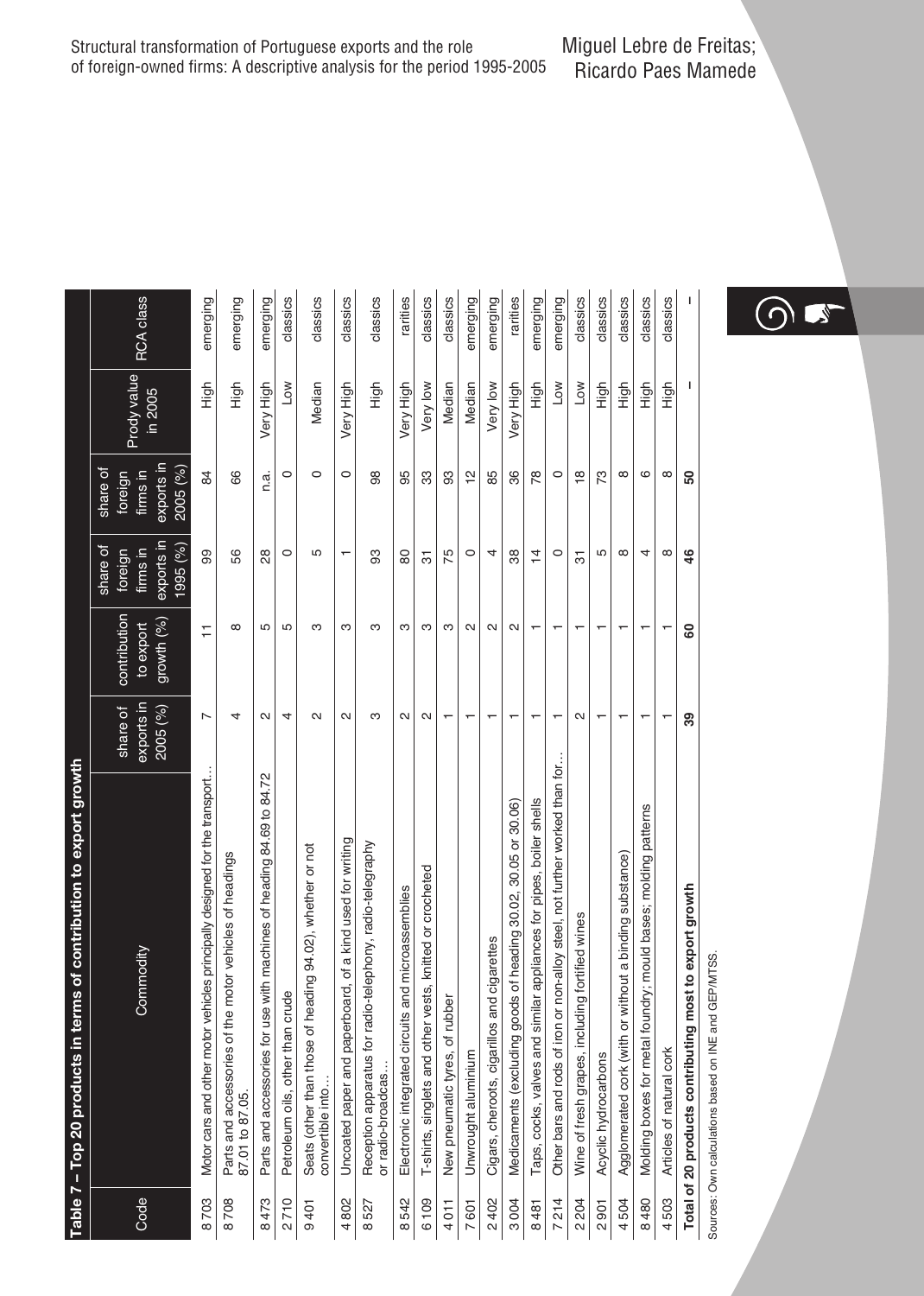## 34

### <sup>35</sup> **6. Conclusions**

In this paper, we document that the average income content of the Portuguese exports has grown above the world average between 1995 and 2005. This evolution is related to an above average "structural transformation effect" (that is, a shift in the specialization pattern towards products with higher income content). Given the increasing competition from emerging economies in the traditional segments, had the Portuguese export basket remained stuck, its average income content would have grown less than the world average.

Analysing in greater detail the evolution in the Portuguese export structure, we find an increasing role of the classes of products with "High" and "Very High" income content, both in terms of growth and in terms of contribution to growth. Between 1995 and 2005, these two classes accounted for 55% of the total export growth. Though using a different methodology, our evidence accords with the recent findings of Caldeira Cabral (2008) and Amador et al. (2007) who analysed the changing structure of Portuguese exports following the OECD classification of R&D intensities.

As far as the role of foreign-owned firms is concerned, we draw three main conclusions. First, foreign-owned firms have played a key role in the growth rate of Portuguese exports. In particular, we observe that the top 20% of products that most accounted for the growth in Portuguese exports concentrate 83% of the estimated exports by foreign firms in 2005. Second, we document that foreign-owned firms have contributed significantly to the change in the Portuguese specialization pattern. In particular, we find that the share of those firms in total exports is higher in the category of products in which Portugal recently achieved comparative advantage. Taken together, the non-traditional exports (e.g, those products in which Portugal had no revealed comparative advantage in 1995) accounted for 56% of the exports by foreign firms. Third, foreign affiliated firms have contributed to the upscale move of the Portuguese specialization pattern. For instance, we find that almost 2/3 of exports by foreign firms in Portugal in 2005 correspond to products with "High" and "Very High" income content. We also observe that the distribution of foreign-owned firms' exports is more biased towards products with higher income content than the corresponding distribution for domestic firms and that this bias has increased over time. Taken together, this evidence suggests that foreign-owned firms have played a relevant role in the Portuguese export performance, both in terms of growth, diversification and upscale movement.

The evidence found in this paper complements those of Cabral (1996) and Magalhães and Africano (2007), who found that foreign investment has contributed to the expansion of Portuguese exports. The evidence in this paper does not, support, however, the IMF (2008, pp 97-103) claim that foreign investment did not contribute to boosting export performance or to upgrade Portuguese exports. The IMF conclusion is formulated observing that: (i) the sectors which experienced an increase in the shares of FDI since the mid-1990s were typically those with a lower growth of international demand, and (ii) rising FDI flows to "high-tech" sectors were offset by increasing "low-tech FDI". A drawback in the IMF analysis is that the authors used a high level of aggregation and examined FDI financial flows, rather than exports by foreign affiliated firms, as we do in this paper.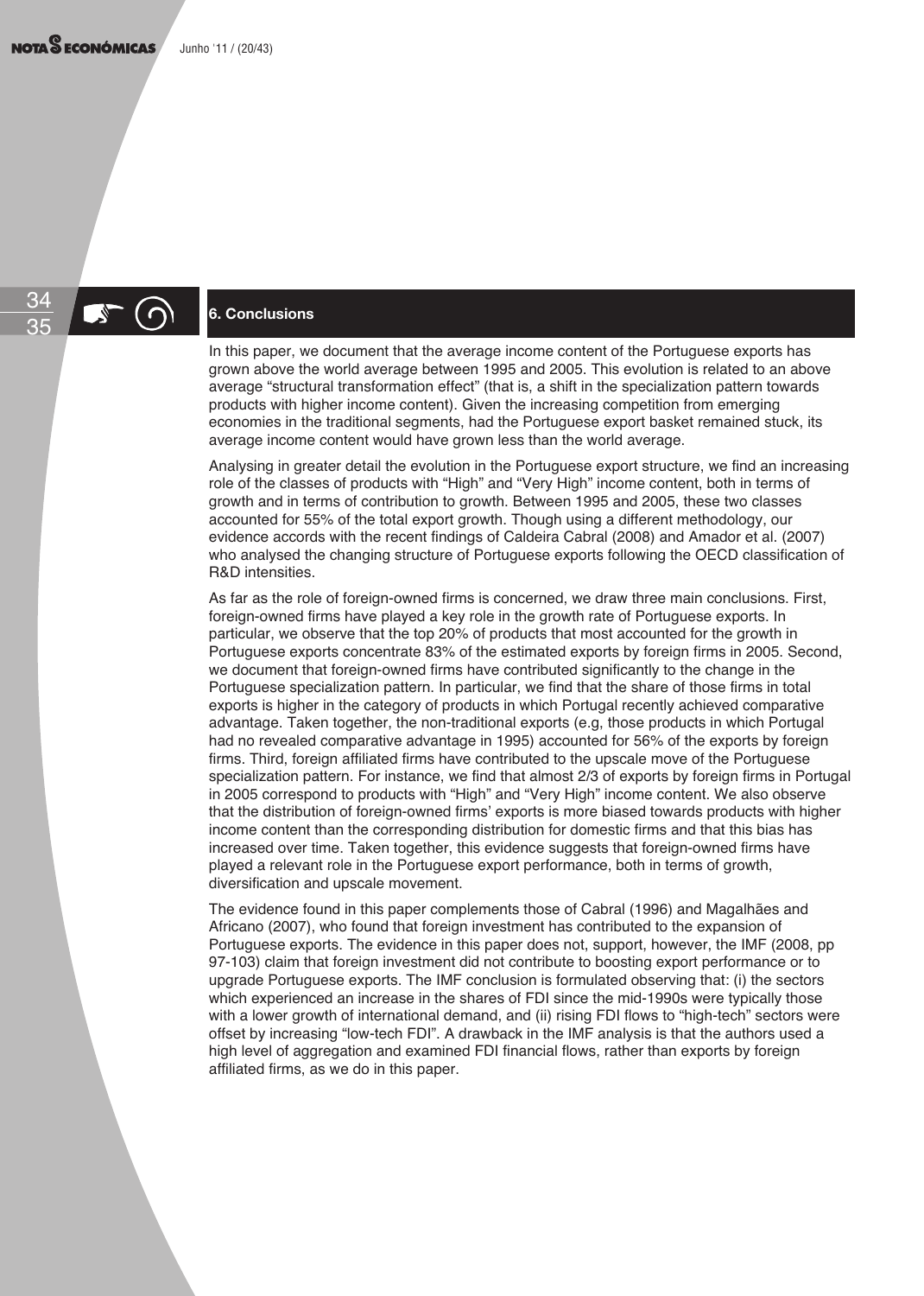#### **References**

 $\bigcirc$ 

Amador, J.; Cabral, S.; Maria, J. (2007) International Trade Patterns over the Last Four Decades: How Does Portugal Compare with Other Cohesion Countries?, Lisboa, Banco de Portugal, Working Paper N.º14.

Balassa, B. (1965) Trade Liberalization and Revealed Comparative Advantage, The Manchester School of Economic and Social Studies, 33(2), 99-123.

Boccardo, J.; Chandra, V.; Li, Y.; Osorio, I. (2007) Why Export Sophistication Matters for Growth?, mimeo.

Cabral, S. (1996) Comparative Export Behaviour of Foreign and Domestic Firms in Portugal, Lisboa, Banco de Portugal, Working Paper N.º 8.

Caldeira Cabral, M. (2008) Export Diversification and Technological Improvement: Recent Trends in the Portuguese Economy, Lisboa, GEE Papers N.º 6, Gabinete de Estratégia e Estudos, Ministério da Economia e Inovação.

Di Maio, M.; Tamagni, F. (2007) The Evolution of the World Trade and the Italian "Anomaly": A New Look, Università degli Studi di Macerata, mimeo.

Flores, R.; Fontoura, M.; Santos, R. (2007) Foreign Direct Investment Spillovers: Additional Lessons from a Country Study, The European Journal of Development Research, 19 (3), 372-390.

Fosfuri, A.; Motta, M.; Ronde, T. (2001) Foreign Direct Investment and Spillovers Through Workers' Mobility, Journal of International Economics, 53, 205-22.

Guimarães, P.; Figueiredo, O.; Woodward, D. (2000) Agglomeration and the Location of Foreign Direct Investment in Portugal, Journal of Urban Economics, 47, 115-135.

Hausmann, R.; Hwang, J.; Rodrik, R. (2007) What You Export Matters, Journal of Economic Growth, 12, 1-25.

International Monetary Fund (2007) World Economic Outlook Database.

International Monetary Fund (2008) France, Greece, Italy, Portugal, and Spain: Competitiveness in the Southern Euro Area, IMF Country Report No. 08/145.

Keller, W. (2004) International Technological Diffusion, Journal of Economic Literature, 42, 752-782.

Krugman, P. (1987) The Narrow Moving Band, the Dutch Disease and the Competitive Consequences of Mrs. Thatcher, Journal of Development Economics, 27, 41-55.

Lebre de Freitas, M., Susana Salvado (2008) Industry Similarities, Comparative Advantage and Upscale Opportunities for Portugal in the Process of Structural Transformation: An Empirical Assessment Based on 2005 Trade Data, Paper presented at the 2008 Meeting of the European Economic Association.

Lucas, R. (1988) On the Mechanics of Economic Development, Journal of Monetary Economics, 22, 3-42.

Magalhães, M.; Africano, A. (2007) A Panel Analysis of the FDI impact on International Trade, Universidade do Minho, NIPE WP 6.

Markusen, J.; Venables, T. (1999) Foreign Direct Investment as a Catalyst for Industrial Development, European Economic Review, 43(2), 335-356.

Matsuyama, K. (1992) Agriculture Productivity, Comparative Advantage and Economic Growth, Journal of Economic Theory, 58, 317-334.

OECD (2008) OECD Economic Surveys: Portugal, Paris, OECD.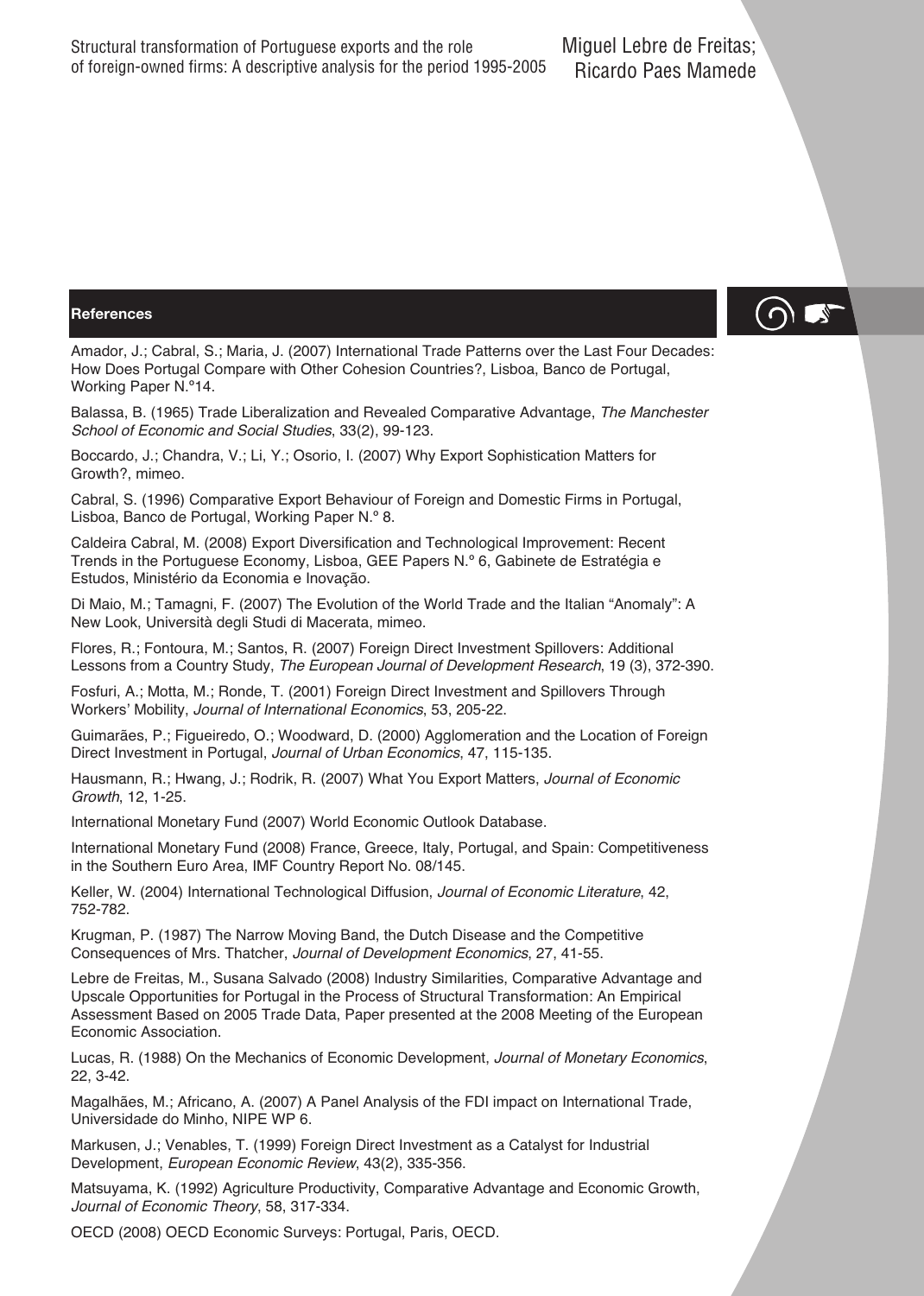NOTA<sup>S</sup> ECONÓMICAS Junho '11 / (20/43)



Rodriguez-Crare, A. (1996) The Division of Labour and Economic Development, Journal of Development Economics, 49, 3-32.

Rodriguez-Clare, A. (1996) Multinationals, Linkages, and Economic Development, American Economic Review, 86, 852-873.

Rodrik, D. (1996) Coordination Failures and Government Policy: A Model with Applications to East Asia and Eastern Europe, Journal of International Economics, 40, 1-22.

Rodrik, D. (2007) One Economics, Many Recipes: Globalization, Institutions, and Economic Growth, Princeton, Princeton University Press.

UNCTAD (2007) United Nations Conference on Trade and Development World Investment Report 2007.

Young, A. (1991) Learning by Doing and the Dynamic Effects of International Trade, Quarterly Journal of Economics, 106, 369-405.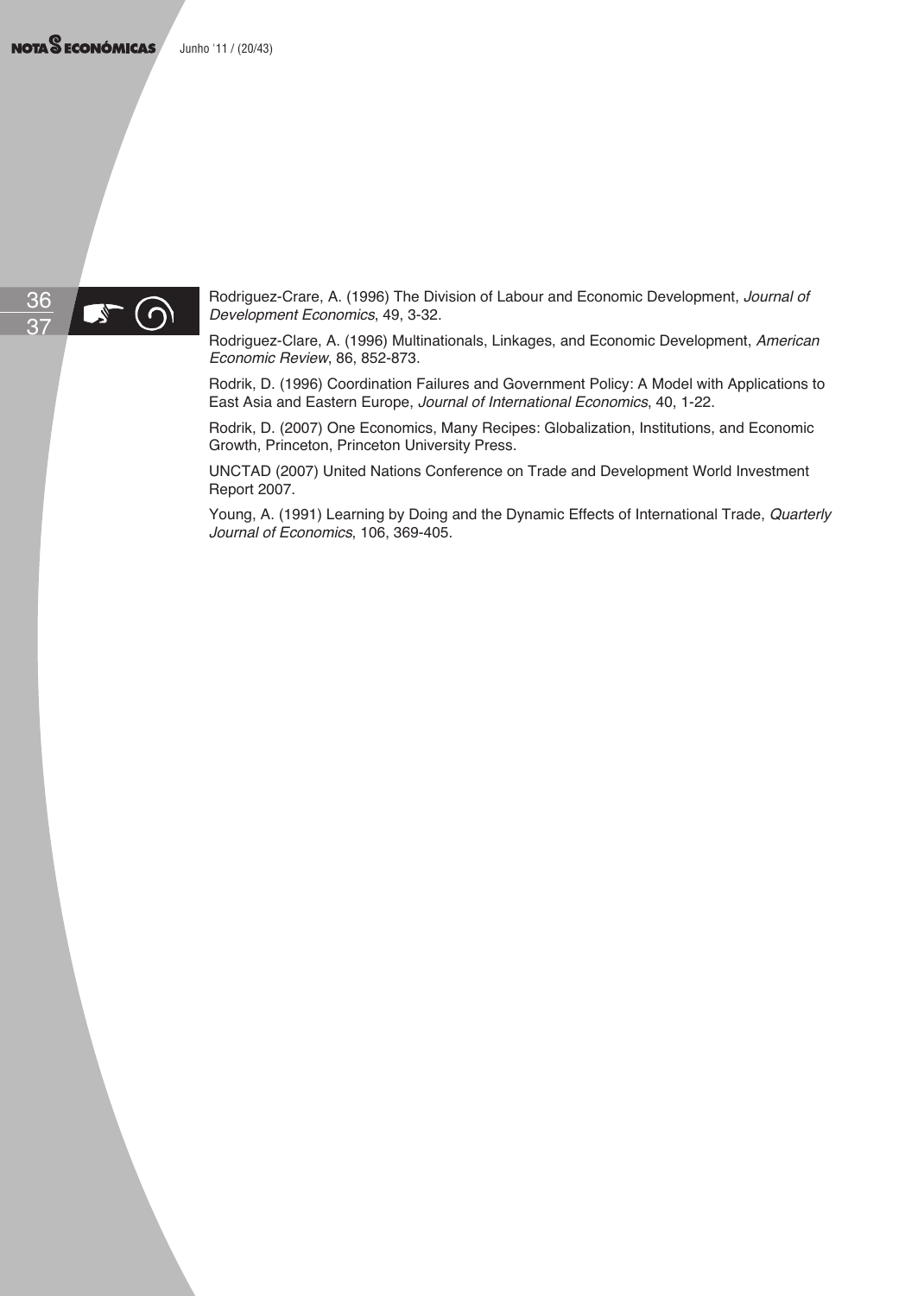#### **Appendix 1: Definitions of PRODY and EXPY**

The PRODY index measures the "income content" of each product, as a weighted average of per capita incomes of the countries that export it. For each product i, the PRODY index is computed as:

$$
\text{PRODY}_i = \sum_{c \in C} \sigma_{ci} Y_c, \text{ where } \sigma_{ic} = \frac{RCA_{ic}}{\sum_{d \in C} RCA_{id}}, RCA_{ic} = \frac{X_{ic}/X_c}{X_i/X}, C = \{1, 2, ......., M\},\
$$

where  $Y_c$  is real GDP per capita in the c-th country, M is the number of countries and the weights  $\sigma_{ic}$  normalize the Balassa (1958) index of Revealed Comparative Advantage (RCA) of the c-country with respect to all the countries exporting in the same sector.

The average income content of a country export basket, EXPY, is computed, for each country, according to:

 $EXPY_c = \sum_i S_i$  *PRODY<sub>i</sub>*, where  $S_i = \frac{X_{ic}}{X_c}$ , is the share of product i in the exports of country c.

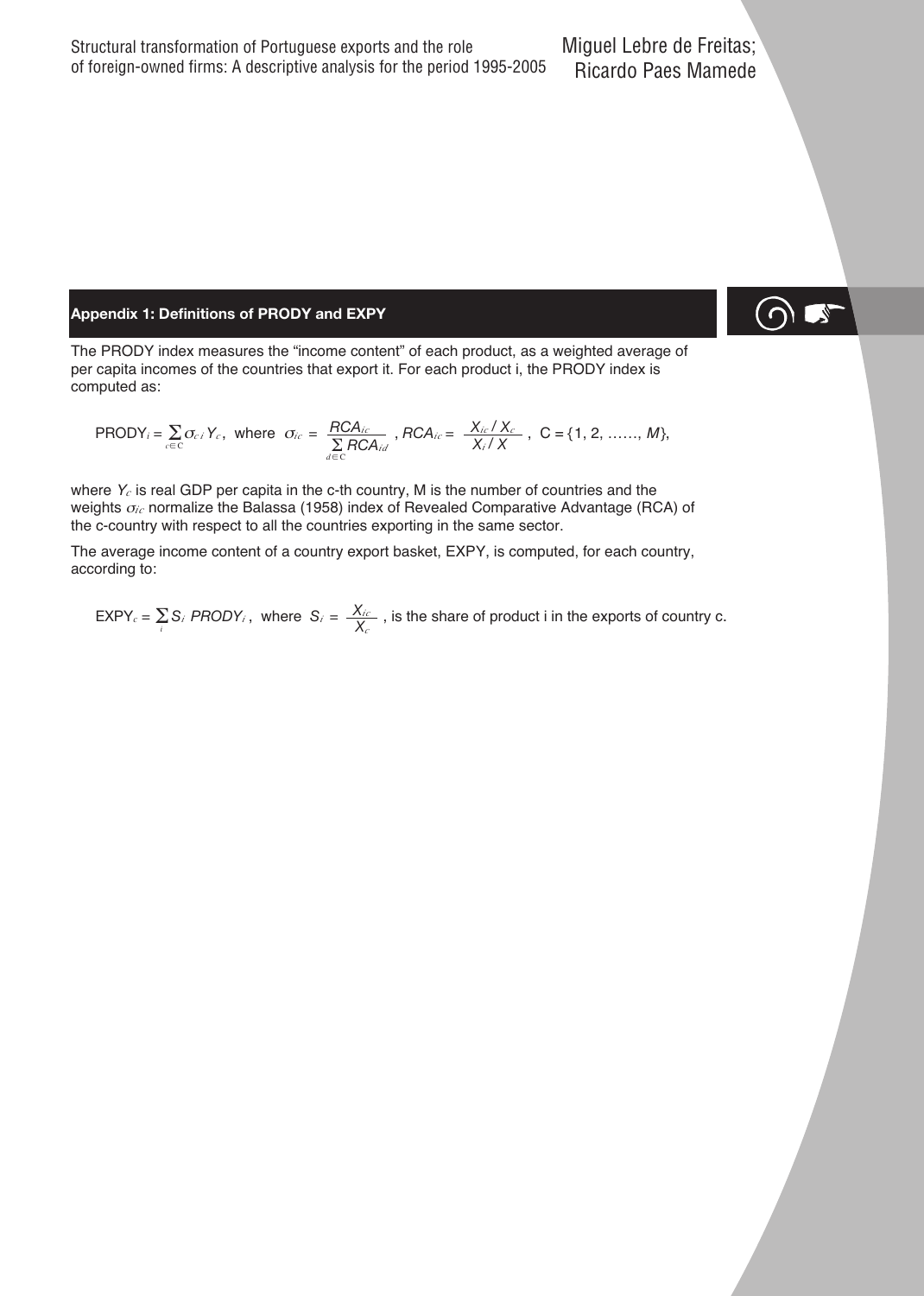## 38

## **499 Appendix 2: Decomposing the growth of EXPY at current PRODY**

Let  $E_i^t$  be the value of EXPY of country i in year t,  $s_{ij}^t$  the share of product j in the total exports of country *i* in year *t*, and  $Pj<sup>t</sup>$  the PRODY value of product *j* in year *t*. The change in EXPY from *t* to  $t + n$  can be decomposed as follows:

$$
\begin{split}\n& \mathsf{E}_{i}^{t+n} - \mathsf{E}_{i}^{t} = \sum_{j} \mathsf{s}_{ij}^{t+n} \cdot P_{j}^{t+n} - \sum_{j} \mathsf{s}_{ij}^{t} \cdot P_{j}^{t} \\
& = \sum_{j} \left( \mathsf{s}_{ij}^{t+n} \cdot P_{j}^{t+n} - \mathsf{s}_{ij}^{t} \cdot P_{j}^{t} \right) \\
& = \sum_{j} \left[ \left( \mathsf{s}_{ij}^{t+n} - \mathsf{s}_{i}^{t} \right) \cdot P_{j}^{t+n} + \mathsf{s}_{ij}^{t} \cdot \left( P_{j}^{t+n} - P_{j}^{t} \right) \right] \\
& = \sum_{j} \left( \mathsf{s}_{ij}^{t+n} - \mathsf{s}_{ij}^{t} \right) \cdot P_{j}^{t+n} + \sum_{j} \mathsf{s}_{ij}^{t} \cdot \left( P_{j}^{t+n} - P_{j}^{t} \right) \\
& = \sum_{j} \left( \mathsf{s}_{ij}^{t+n} - \mathsf{s}_{ij}^{t} \right) \cdot P_{j}^{t} + \sum_{j} \left( \mathsf{s}_{ij}^{t+n} \cdot P_{j}^{t+n} + \mathsf{s}_{ij}^{t} \cdot P_{j}^{t} - \mathsf{s}_{ij}^{t+n} \cdot P_{j}^{t} - \mathsf{s}_{ij}^{t} \cdot P_{j}^{t+n} \right) + \sum_{j} \mathsf{s}_{ij}^{t} \cdot \left( P_{j}^{t+n} - P_{j}^{t} \right) \\
& = \sum_{j} \left( \mathsf{s}_{ij}^{t+n} - \mathsf{s}_{ij}^{t} \right) \cdot P_{j}^{t} + \sum_{j} \left( \mathsf{s}_{ij}^{t+n} \cdot P_{j}^{t+n} + \mathsf{s}_{ij}^{t} \cdot P_{j}^{t} - \mathsf{s}_{ij}^{t+n} \cdot P_{j}^{t} - \mathsf{s}_{ij}^{t} \cdot P_{j}^{t+n} \right) + \sum_{j} \mathsf{s}_{ij}^{t} \cdot \left( P_{j}^{t+n} - P_{j}^{t} \right) \\
& = \sum_{j} \left( \mathsf{s}_{ij}^{t+n} - \mathsf{s}_{ij}^{t} \right) \cdot P_{j}^{t} + \sum_{j} \left( \mathsf{s}_{ij}^{t+n} \cdot P_{j}^{t+n} + \mathsf{s}_{ij
$$

The first component of this expression is the pure "structural transformation effect" (it tells how the EXPY would have changed if the PRODY values of the different products did not change between 1995 and 2005), the last component gives the pure "PRODY effect" (it shows how the EXPY of a country would have changed if there had been no transformation in its export structure), and the component in the middle is the "mixed effect" (which takes into account the fact that the impact of changes in PRODY values on the country's EXPY are amplified when they refer to products which have gained weight in the country's export basket and vice-versa).

Dividing both sides of the equation by the initial EXPY value, the decomposition appears in growth rates. The following table displays the results in the later form for 81 countries.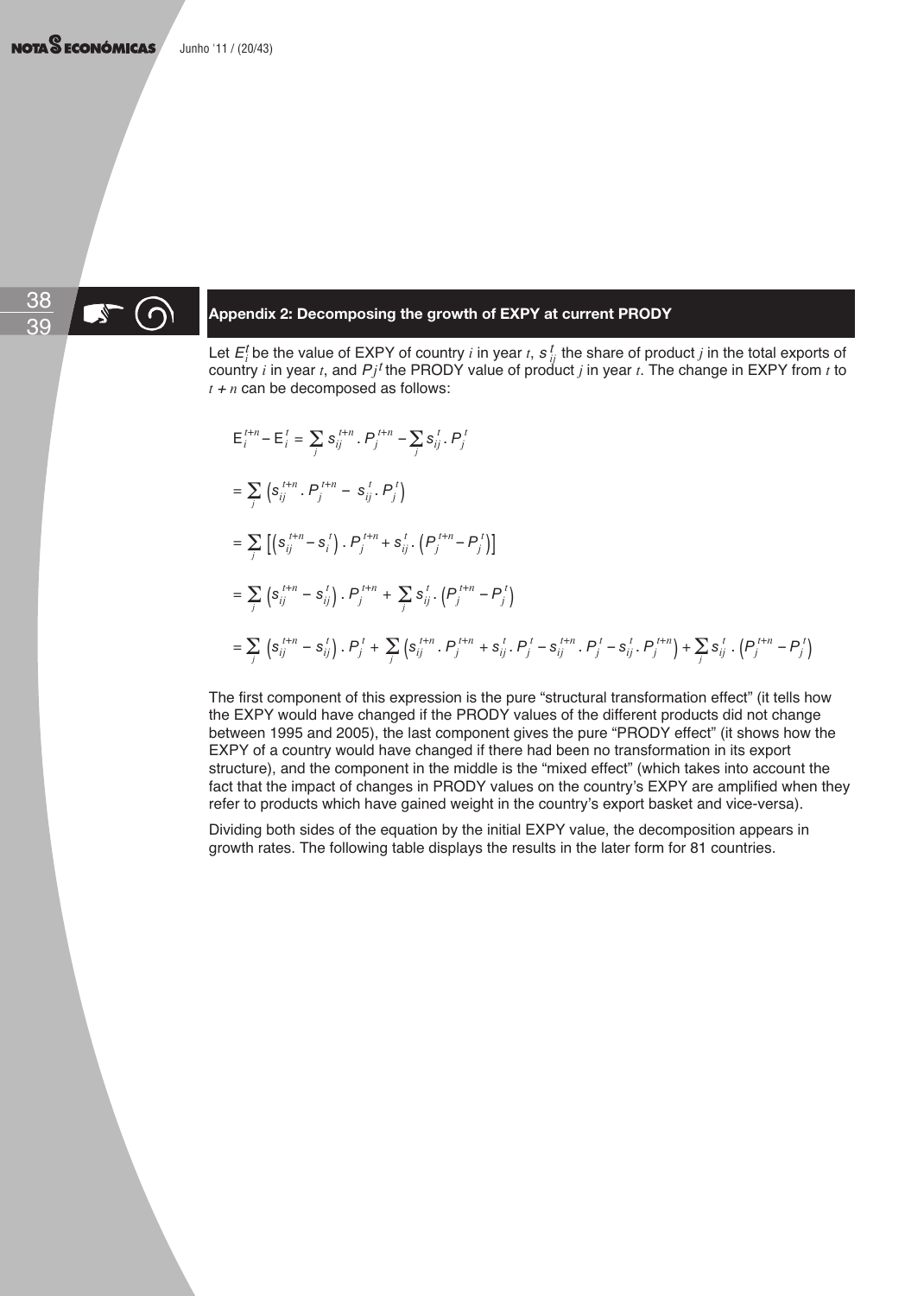|                |                  |                  | <b>EXPY</b> growth |                         | Pure Prody | Mixed  | Pure                 |
|----------------|------------------|------------------|--------------------|-------------------------|------------|--------|----------------------|
|                | <b>EXPY 1995</b> | <b>EXPY 2005</b> | rate               | rank                    | effect     | effect | structural<br>effect |
| Argentina      | 9.909            | 12.964           | 31                 | 73                      | 29         | 2      | $-1$                 |
| Australia      | 11.328           | 16.762           | 48                 | 33                      | 42         | 4      | $\overline{2}$       |
| Austria        | 13.656           | 18.599           | 36                 | 67                      | 35         | 2      | $-1$                 |
| <b>Belize</b>  | 5.731            | 7.150            | 25                 | 81                      | 42         | $-7$   | $-10$                |
| <b>Bolivia</b> | 6.825            | 11.038           | 62                 | 13                      | 29         | $-1$   | 34                   |
| <b>Brazil</b>  | 10.231           | 15.063           | 47                 | 35                      | 39         | 1      | 6                    |
| Cameroon       | 6.681            | 11.054           | 65                 | 12                      | 45         | $-7$   | 27                   |
| Canada         | 9.200            | 14.537           | 58                 | 19                      | 42         | 6      | 9                    |
| Chile          | 9.012            | 17.340           | 92                 | 6                       | 70         | $-20$  | 42                   |
| China          | 6.875            | 9.736            | 42                 | 47                      | 49         | -3     | $-4$                 |
| Colombia       | 8.835            | 17.240           | 95                 | $\overline{\mathbf{4}}$ | 31         | 12     | 52                   |
| Costa Rica     | 10.981           | 13.794           | 26                 | 80                      | 39         | -3     | $-10$                |
| Cote d'Ivoire  | 6.963            | 13.918           | 100                | 3                       | 39         | 5      | 56                   |
| Croatia        | 10.800           | 15.478           | 43                 | 44                      | 37         | $-1$   | $\overline{7}$       |
| Cyprus         | 10.540           | 17.699           | 68                 | 11                      | 35         | 7      | 25                   |
| Czech Rep.     | 12.360           | 18.053           | 46                 | 38                      | 38         | 0      | $\overline{7}$       |
| Denmark        | 13.468           | 18.578           | 38                 | 61                      | 36         | 2      | 0                    |
| Dominica       | 5.680            | 8.071            | 42                 | 46                      | 32         | $-13$  | 23                   |
| Ecuador        | 7.418            | 12.810           | 73                 | 8                       | 41         | 7      | 25                   |
| Estonia        | 10.810           | 16.380           | 52                 | 29                      | 39         | $-2$   | 14                   |
| Finland        | 14.324           | 19.569           | 37                 | 66                      | 35         | $-1$   | $\overline{2}$       |
| France         | 13.077           | 18.493           | 41                 | 48                      | 37         | 3      | $\overline{c}$       |
| Germany        | 14.054           | 19.363           | 38                 | 62                      | 36         | 1      | 1                    |
| Greece         | 9.828            | 15.363           | 56                 | 23                      | 37         | 9      | 11                   |
| Guatemala      | 6.419            | 10.376           | 62                 | 14                      | 41         | $-5$   | 26                   |
| Honduras       | 4.365            | 9.321            | 114                | $\overline{c}$          | 47         | $-2$   | 69                   |
| Hong Kong SAR  | 11.293           | 17.337           | 54                 | 26                      | 34         | 3      | 16                   |
| Hungary        | 11.332           | 18.071           | 59                 | 16                      | 37         | 0      | 22                   |
| Iceland        | 13.440           | 18.952           | 41                 | 52                      | 31         | 6      | $\overline{4}$       |
| India          | 9.322            | 14.455           | 55                 | 25                      | 43         | 4      | 8                    |
| Ireland        | 14.585           | 23.438           | 61                 | 15                      | 39         | 16     | 6                    |
| Israel         | 12.411           | 18.550           | 49                 | 31                      | 43         | 6      | $\mathsf 0$          |
| Italy          | 12.880           | 17.886           | 39                 | 59                      | 36         | 2      | 1                    |
| Japan          | 14.547           | 19.575           | 35                 | 70                      | 34         | 1      | $\mathbf 0$          |
| Jordan         | 8.314            | 11.962           | 44                 | 43                      | 46         | $-12$  | 10                   |
| Kazakhstan     | 9.216            | 14.460           | 57                 | 21                      | 56         | -9     | 11                   |
| Kiribati       | 4.527            | 5.854            | 29                 | 77                      | 55         | $-60$  | 35                   |
| Kyrgyzstan     | 6.968            | 9.237            | 33                 | 72                      | 80         | $-62$  | 14                   |
| Latvia         | 10.023           | 15.236           | 52                 | 28                      | 49         | $-5$   | 8                    |
| Lithuania      | 10.177           | 15.041           | 49                 | 34                      | 45         | $-2$   | 5                    |
| Madagascar     | 4.205            | 9.458            | 125                | 1                       | 50         | $-5$   | 80                   |

 $\bigcirc$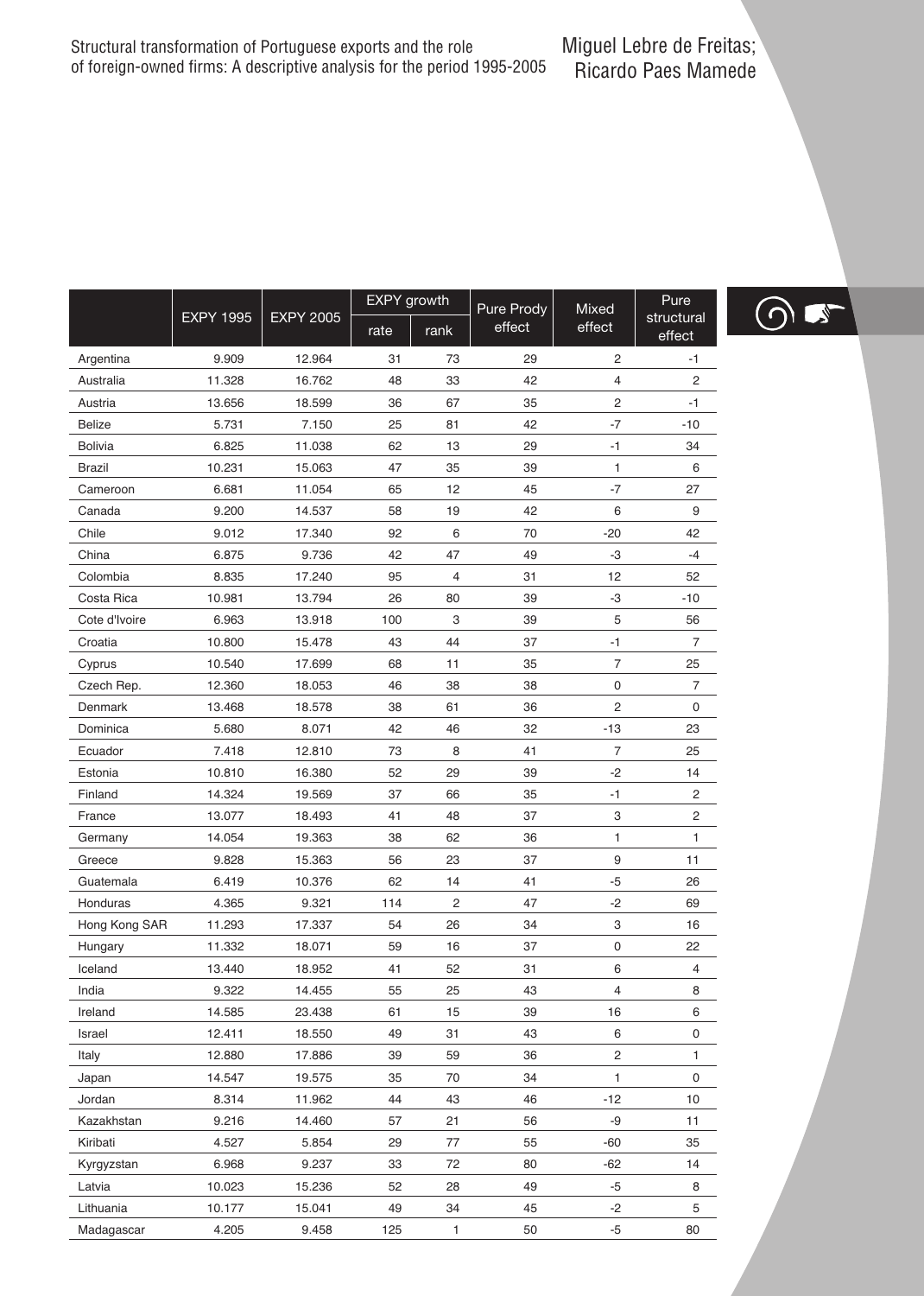

|                            |                  |                  | <b>EXPY</b> growth |                | Pure Prody | Mixed          | Pure                 |
|----------------------------|------------------|------------------|--------------------|----------------|------------|----------------|----------------------|
|                            | <b>EXPY 1995</b> | <b>EXPY 2005</b> | rate               | rank           | effect     | effect         | structural<br>effect |
| Malawi                     | 2.921            | 4.589            | 57                 | 20             | 38         | $-5$           | 24                   |
| Malaysia                   | 12.387           | 17.095           | 38                 | 60             | 31         | 0              | $\overline{7}$       |
| Maldives                   | 7.396            | 12.827           | 73                 | $\overline{7}$ | 49         | $-13$          | 37                   |
| Malta                      | 13.293           | 18.710           | 41                 | 53             | 31         | 5              | 5                    |
| <b>Mauritius</b>           | 7.582            | 11.988           | 58                 | 18             | 34         | 1              | 23                   |
| Mexico                     | 12.152           | 16.998           | 40                 | 54             | 35         | 0              | 5                    |
| Morocco                    | 6.791            | 10.775           | 59                 | 17             | 42         | -6             | 22                   |
| Mozambique                 | 4.692            | 6.528            | 39                 | 58             | 55         | $-86$          | 70                   |
| Netherlands                | 13.044           | 17.928           | 37                 | 63             | 35         | 1              | 1                    |
| New Zealand                | 11.848           | 17.120           | 44                 | 40             | 41         | 0              | 3                    |
| Nicaragua                  | 5.901            | 8.213            | 39                 | 57             | 57         | $-31$          | 13                   |
| Niger                      | 3.985            | 5.159            | 29                 | 76             | 35         | $-22$          | 17                   |
| Norway                     | 12.673           | 16.532           | 30                 | 75             | 36         | -3             | -3                   |
| Oman                       | 11.195           | 15.379           | 37                 | 64             | 37         | $-4$           | $\overline{4}$       |
| Panama                     | 6.111            | 10.357           | 69                 | 9              | 44         | $-14$          | 39                   |
| Paraguay                   | 6.713            | 9.031            | 35                 | 71             | 36         | $-10$          | 8                    |
| Peru                       | 6.233            | 8.984            | 44                 | 42             | 54         | $-12$          | $\overline{c}$       |
| Poland                     | 10.916           | 16.730           | 53                 | 27             | 39         | 1              | 13                   |
| Portugal                   | 11.058           | 16.394           | 48                 | 32             | 35         | 5              | 9                    |
| Rep. of Korea              | 12.787           | 18.280           | 43                 | 45             | 34         | 0              | 9                    |
| Rep. of Moldova            | 8.213            | 10.547           | 28                 | 78             | 41         | $-15$          | $\overline{2}$       |
| Romania                    | 10.241           | 14.465           | 41                 | 50             | 39         | $-2$           | $\overline{4}$       |
| Saudi Arabia               | 10.863           | 15.360           | 41                 | 49             | 41         | $-1$           | $\overline{2}$       |
| Singapore                  | 13.903           | 18.792           | 35                 | 69             | 32         | 3              | $\mathbf{1}$         |
| Slovakia                   | 11.472           | 17.148           | 49                 | 30             | 39         | $\overline{c}$ | 8                    |
| Slovenia                   | 12.629           | 18.561           | 47                 | 36             | 41         | 3              | $\overline{4}$       |
| Spain                      | 12.507           | 17.475           | 40                 | 55             | 38         | $\mathbf{1}$   | $\mathbf{1}$         |
| Sweden                     | 14.143           | 19.332           | 37                 | 65             | 37         | 1              | $-1$                 |
| Switzerland                | 15.117           | 21.842           | 44                 | 41             | 38         | 6              | 0                    |
| <b>TFYR</b> of Macedonia   | 8.939            | 12.107           | 35                 | 68             | 42         | -8             | $\overline{2}$       |
| Thailand                   | 11.246           | 16.484           | 47                 | 37             | 32         | 3              | 11                   |
| Togo                       | 6.153            | 8.039            | 31                 | 74             | 42         | $-40$          | 28                   |
| <b>Trinidad and Tobago</b> | 8.994            | 14.064           | 56                 | 22             | 52         | -9             | 13                   |
| Tunisia                    | 8.683            | 12.668           | 46                 | 39             | 31         | $\overline{4}$ | 12                   |
| Turkey                     | 9.124            | 14.247           | 56                 | 24             | 33         | 6              | 17                   |
| Uganda                     | 4.493            | 8.732            | 94                 | 5              | 34         | -8             | 68                   |
| United Kingdom             | 13.689           | 19.312           | 41                 | 51             | 38         | $\overline{c}$ | $\overline{2}$       |
| Uruguay                    | 10.645           | 13.523           | 27                 | 79             | 28         | $\overline{c}$ | -3                   |
| <b>USA</b>                 | 13.700           | 19.078           | 39                 | 56             | 35         | $\overline{2}$ | $\overline{2}$       |

Zambia 3.376 5.701 69 10 76 -87 80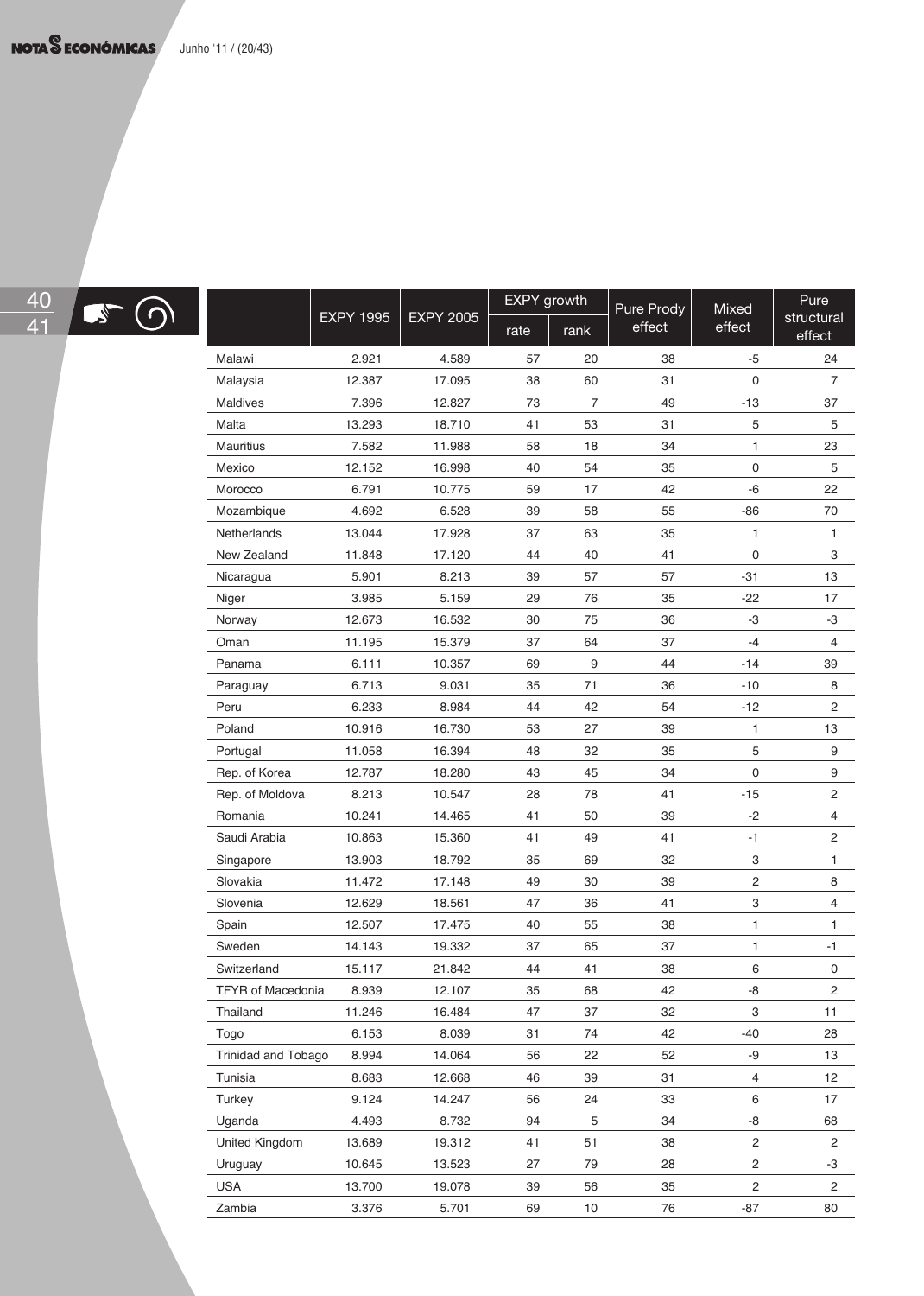| Appendix 3: Exports shares by class of PRODY |                      |                 |                |                 |                   |                  |                                           |                                                               |             |                                 |                          |                     |                                                                                                                 |                                           |                 |                                                  |                                          |                                |                                                                                                                                                             |                                                               |                                           |                                                                                                                                                                                                                                                                                                                     |                                                                                                                                                                                                                                                                                                                                                                                                                                                                                   |                    |
|----------------------------------------------|----------------------|-----------------|----------------|-----------------|-------------------|------------------|-------------------------------------------|---------------------------------------------------------------|-------------|---------------------------------|--------------------------|---------------------|-----------------------------------------------------------------------------------------------------------------|-------------------------------------------|-----------------|--------------------------------------------------|------------------------------------------|--------------------------------|-------------------------------------------------------------------------------------------------------------------------------------------------------------|---------------------------------------------------------------|-------------------------------------------|---------------------------------------------------------------------------------------------------------------------------------------------------------------------------------------------------------------------------------------------------------------------------------------------------------------------|-----------------------------------------------------------------------------------------------------------------------------------------------------------------------------------------------------------------------------------------------------------------------------------------------------------------------------------------------------------------------------------------------------------------------------------------------------------------------------------|--------------------|
|                                              |                      |                 | 1990           |                 |                   |                  |                                           |                                                               | 1995        |                                 |                          |                     |                                                                                                                 |                                           | 2000            |                                                  |                                          |                                |                                                                                                                                                             |                                                               | 2005                                      |                                                                                                                                                                                                                                                                                                                     |                                                                                                                                                                                                                                                                                                                                                                                                                                                                                   |                    |
|                                              | Very<br>Low          | $\vert$         | Median High    |                 | Nery<br>High      | Total            | Mor<br>Kie                                | $\vert$                                                       | Median High |                                 | Very<br>High             | Total               | Very<br>Low                                                                                                     | Low                                       | Median High     | Very<br>Нідh                                     |                                          | Total                          | wery<br>Low                                                                                                                                                 | Low   Median                                                  | High                                      | Very<br>Нідh                                                                                                                                                                                                                                                                                                        |                                                                                                                                                                                                                                                                                                                                                                                                                                                                                   | Total              |
| Argentina                                    |                      |                 |                |                 |                   |                  |                                           |                                                               |             |                                 |                          |                     |                                                                                                                 |                                           |                 |                                                  |                                          | $rac{8}{2}$                    | $\frac{36,8}{17,5}$                                                                                                                                         | $\frac{26,1}{18,6}$                                           |                                           | 10,7                                                                                                                                                                                                                                                                                                                |                                                                                                                                                                                                                                                                                                                                                                                                                                                                                   | 100                |
| Australia                                    | 26                   | ର               | 33             | $\frac{1}{4}$   | N                 | $\overline{100}$ | $\frac{8}{3}$                             | 1위히히의의의 이 이 의원이 있습니다                                          |             | <u>이번 위에서 이 나</u> 이 사람이 없는 것이 아 | 뒤치- 이이이의이의치이♡            | <u> 회회회회회회회회회회회</u> | $\frac{25}{25}$                                                                                                 | 2  2  2  2  2  2  2  2  2  2  2           | ସାଞା≈           | 합합법 다양의 이상 이상 이 아                                | 힐치이- 이이휘이휘해이후                            |                                |                                                                                                                                                             |                                                               | $\frac{22,7}{42,4}$                       | $\frac{1}{11}$                                                                                                                                                                                                                                                                                                      | $\frac{36}{9}$<br>$\frac{8}{4}$                                                                                                                                                                                                                                                                                                                                                                                                                                                   | $\frac{100}{2}$    |
| Austria                                      |                      |                 |                |                 |                   |                  |                                           |                                                               |             |                                 |                          |                     |                                                                                                                 |                                           |                 |                                                  |                                          |                                | 4.3                                                                                                                                                         | 17,1                                                          | 18,6                                      | 35,3                                                                                                                                                                                                                                                                                                                |                                                                                                                                                                                                                                                                                                                                                                                                                                                                                   | 100                |
| Belize                                       |                      |                 |                |                 |                   |                  |                                           |                                                               |             |                                 |                          |                     |                                                                                                                 |                                           |                 |                                                  |                                          |                                | 67,8                                                                                                                                                        | 29,4                                                          |                                           | 이다                                                                                                                                                                                                                                                                                                                  |                                                                                                                                                                                                                                                                                                                                                                                                                                                                                   |                    |
| Bolivia                                      |                      |                 |                |                 |                   |                  |                                           |                                                               |             |                                 |                          |                     |                                                                                                                 |                                           |                 |                                                  |                                          |                                | 42.3                                                                                                                                                        | 18,1                                                          | $\frac{9}{37}$<br>24.2                    |                                                                                                                                                                                                                                                                                                                     |                                                                                                                                                                                                                                                                                                                                                                                                                                                                                   | $\frac{1}{2}$      |
| $3$ razil                                    | 88                   | 85              | 24             | $\overline{17}$ | 6                 | 100              |                                           |                                                               |             |                                 |                          |                     |                                                                                                                 |                                           |                 |                                                  |                                          |                                | 23,8                                                                                                                                                        | 21,8                                                          |                                           | 21,5                                                                                                                                                                                                                                                                                                                |                                                                                                                                                                                                                                                                                                                                                                                                                                                                                   |                    |
| ameroor                                      |                      |                 |                |                 |                   |                  |                                           |                                                               |             |                                 |                          |                     |                                                                                                                 |                                           |                 |                                                  |                                          |                                | 28,5                                                                                                                                                        | 64,1                                                          | 6,7                                       | 0,5                                                                                                                                                                                                                                                                                                                 | ငှစြီးဖြစ်                                                                                                                                                                                                                                                                                                                                                                                                                                                                        | 100                |
| Canada                                       | თ                    | <u>ଞ୍ଚ </u> ୍ଷ  | $\frac{4}{3}$  | 33              | $\overline{17}$   | 100              |                                           |                                                               |             |                                 |                          |                     |                                                                                                                 |                                           |                 |                                                  |                                          |                                |                                                                                                                                                             | 21,1                                                          | 27,5                                      | 30,4                                                                                                                                                                                                                                                                                                                |                                                                                                                                                                                                                                                                                                                                                                                                                                                                                   |                    |
| Chile                                        | 64                   |                 | Z              | $\circ$         |                   | $\frac{1}{2}$    | 의외외왕 % % % 상 % % %                        |                                                               |             |                                 |                          |                     | إعا⊠ا¤ العام عام المعام الم                                                                                     |                                           | 취외  히외  히타  리히  |                                                  |                                          | <u> 회회회회회회회회회</u>              | <u>ြစ္ခြင္ကြ</u>                                                                                                                                            | 17,9                                                          | 8,9                                       | 5,3                                                                                                                                                                                                                                                                                                                 | $\frac{3}{2} \times \frac{1}{2} \times \frac{1}{2} \times \frac{1}{2} \times \frac{1}{2} \times \frac{1}{2} \times \frac{1}{2} \times \frac{1}{2} \times \frac{1}{2} \times \frac{1}{2} \times \frac{1}{2} \times \frac{1}{2} \times \frac{1}{2} \times \frac{1}{2} \times \frac{1}{2} \times \frac{1}{2} \times \frac{1}{2} \times \frac{1}{2} \times \frac{1}{2} \times \frac{1}{2} \times \frac{1}{2} \times \frac{1}{2} \times \frac{1}{2} \times \frac{1}{2} \times \frac{1$ | <u>iajaja</u>      |
| <b>China</b>                                 |                      |                 |                |                 |                   |                  |                                           |                                                               |             |                                 |                          |                     |                                                                                                                 |                                           |                 |                                                  |                                          |                                |                                                                                                                                                             | 16,7                                                          | 18,2                                      | 30,1                                                                                                                                                                                                                                                                                                                |                                                                                                                                                                                                                                                                                                                                                                                                                                                                                   |                    |
| China HongKong SAR                           |                      |                 |                |                 |                   |                  |                                           |                                                               |             |                                 |                          |                     |                                                                                                                 |                                           |                 |                                                  |                                          |                                |                                                                                                                                                             | 11,0                                                          | 13,4                                      | $\sqrt{8}$<br>$\frac{1}{2}$<br>$\frac{1}{2}$<br>$\frac{1}{2}$<br>$\frac{1}{2}$<br>$\frac{1}{2}$<br>$\frac{1}{2}$<br>$\frac{1}{2}$<br>$\frac{1}{2}$<br><br>$\frac{1}{2}$<br><br><br><br><br><br><br><br><br><br><br><br><br><br><br><br><br><br><br><br><br><br><br><br><br><br><br><br><br><br><br><br><br><br><br> |                                                                                                                                                                                                                                                                                                                                                                                                                                                                                   | $rac{100}{100}$    |
| Colombia                                     |                      |                 |                |                 |                   |                  |                                           |                                                               |             |                                 |                          |                     |                                                                                                                 |                                           |                 |                                                  |                                          |                                | <br> အ  စ  စ  စ<br> အ  စ  စ                                                                                                                                 | 36,0                                                          | 21,6                                      |                                                                                                                                                                                                                                                                                                                     |                                                                                                                                                                                                                                                                                                                                                                                                                                                                                   |                    |
| Costa Rica                                   |                      |                 |                |                 |                   |                  |                                           |                                                               |             |                                 |                          |                     |                                                                                                                 |                                           |                 |                                                  |                                          |                                |                                                                                                                                                             | 14,0                                                          | 13,7                                      |                                                                                                                                                                                                                                                                                                                     |                                                                                                                                                                                                                                                                                                                                                                                                                                                                                   |                    |
| Cote d'Ivoire                                |                      |                 |                |                 |                   |                  |                                           |                                                               |             |                                 |                          |                     |                                                                                                                 |                                           |                 |                                                  |                                          |                                |                                                                                                                                                             | $\frac{37.8}{31.3}$                                           |                                           |                                                                                                                                                                                                                                                                                                                     |                                                                                                                                                                                                                                                                                                                                                                                                                                                                                   | $\frac{1}{2}$      |
| Croatia                                      |                      |                 |                |                 |                   |                  |                                           |                                                               |             |                                 |                          |                     | $\frac{17}{2}$                                                                                                  |                                           |                 |                                                  |                                          |                                |                                                                                                                                                             |                                                               |                                           |                                                                                                                                                                                                                                                                                                                     |                                                                                                                                                                                                                                                                                                                                                                                                                                                                                   |                    |
| Syprus                                       | 32                   | ೫               | 짒              | $\overline{1}$  | 6                 | 100              | 있어이아                                      |                                                               |             |                                 | ∞ 의의제−                   |                     |                                                                                                                 |                                           |                 |                                                  | 이이일이                                     |                                | $7,7$<br>4,5                                                                                                                                                | 27,2                                                          |                                           | 13,6                                                                                                                                                                                                                                                                                                                |                                                                                                                                                                                                                                                                                                                                                                                                                                                                                   | <b>assau</b>       |
| Czech Rep.                                   |                      |                 |                |                 |                   |                  |                                           |                                                               |             |                                 |                          |                     |                                                                                                                 |                                           |                 |                                                  |                                          |                                |                                                                                                                                                             | 14,5                                                          |                                           |                                                                                                                                                                                                                                                                                                                     |                                                                                                                                                                                                                                                                                                                                                                                                                                                                                   |                    |
| Denmark                                      | $\frac{1}{\sqrt{2}}$ | 17              | 52             | ನಿ              | 88                | $\frac{8}{1}$    |                                           |                                                               |             |                                 |                          |                     |                                                                                                                 |                                           |                 |                                                  |                                          |                                | $\frac{1}{7}$                                                                                                                                               |                                                               |                                           | $rac{4}{225}$                                                                                                                                                                                                                                                                                                       |                                                                                                                                                                                                                                                                                                                                                                                                                                                                                   |                    |
| <b>Dominica</b>                              |                      |                 |                |                 |                   |                  |                                           |                                                               |             |                                 |                          |                     |                                                                                                                 |                                           |                 |                                                  |                                          |                                |                                                                                                                                                             |                                                               |                                           |                                                                                                                                                                                                                                                                                                                     |                                                                                                                                                                                                                                                                                                                                                                                                                                                                                   |                    |
| Ecuador                                      |                      |                 |                |                 |                   |                  |                                           |                                                               |             |                                 | $\overline{\phantom{a}}$ |                     |                                                                                                                 |                                           |                 |                                                  | Ξ                                        |                                | $\frac{3}{3}$                                                                                                                                               |                                                               |                                           | $\frac{5}{17}$                                                                                                                                                                                                                                                                                                      |                                                                                                                                                                                                                                                                                                                                                                                                                                                                                   |                    |
| Estonia                                      |                      |                 |                |                 |                   |                  |                                           |                                                               |             |                                 |                          |                     |                                                                                                                 |                                           |                 |                                                  |                                          |                                |                                                                                                                                                             |                                                               |                                           | 17,1                                                                                                                                                                                                                                                                                                                |                                                                                                                                                                                                                                                                                                                                                                                                                                                                                   |                    |
| inland                                       | ဖ                    | 15              | $\overline{4}$ | 24              | $\frac{4}{3}$     | 100              | 의외의 4 ~                                   |                                                               |             |                                 |                          |                     |                                                                                                                 |                                           |                 |                                                  |                                          |                                |                                                                                                                                                             |                                                               |                                           |                                                                                                                                                                                                                                                                                                                     |                                                                                                                                                                                                                                                                                                                                                                                                                                                                                   |                    |
| France                                       |                      |                 |                |                 |                   |                  |                                           |                                                               |             |                                 |                          |                     |                                                                                                                 |                                           |                 |                                                  |                                          |                                |                                                                                                                                                             |                                                               |                                           |                                                                                                                                                                                                                                                                                                                     |                                                                                                                                                                                                                                                                                                                                                                                                                                                                                   |                    |
| Germany                                      |                      |                 |                | $rac{1}{r}$     |                   | $rac{100}{100}$  |                                           |                                                               |             |                                 |                          |                     |                                                                                                                 |                                           |                 |                                                  |                                          |                                |                                                                                                                                                             |                                                               | $\frac{ a }{ a }$                         | -  이스   <br> 이상  이                                                                                                                                                                                                                                                                                                  |                                                                                                                                                                                                                                                                                                                                                                                                                                                                                   |                    |
| Greece                                       | ဖြစ                  | ≍ జ             | 의는             |                 | ღ $\frac{1}{2}$ ო |                  |                                           |                                                               |             |                                 |                          |                     |                                                                                                                 |                                           |                 |                                                  |                                          |                                |                                                                                                                                                             |                                                               |                                           |                                                                                                                                                                                                                                                                                                                     |                                                                                                                                                                                                                                                                                                                                                                                                                                                                                   |                    |
| Guatemala                                    |                      |                 |                |                 |                   |                  | ၑ႞ၛႂႝၛႄၛႄ႞ၛႄ႞ၛႜၛႝ႖႞ၜ႞ၜ႞–                  |                                                               |             | 위의왕의하이하하하위원수이하는의자이하하이하          | 후 허 히 외 4 4 이드           |                     | မျိုစု  စု  မျိုး  မျိုး  မျိုး  မျိုး  မျို                                                                    |                                           |                 |                                                  |                                          | <u>alalalalalalalalalalala</u> | $\frac{\omega}{\omega} \frac{\omega}{\omega} \frac{\omega}{\omega} \frac{\omega}{\omega} \frac{\omega}{\omega} \frac{\omega}{\omega} \frac{\omega}{\omega}$ | စစ်ဖြစ် အဖြစ် ဖြစ် မြို့<br>ဖြစ် နေ့ဖြစ် ဖြစ် မြို့ကြီး မြို့ |                                           | $\frac{8}{9}$<br>$\frac{8}{4}$                                                                                                                                                                                                                                                                                      |                                                                                                                                                                                                                                                                                                                                                                                                                                                                                   | <u>alalalalala</u> |
| <b>Honduras</b>                              |                      |                 |                |                 |                   |                  |                                           |                                                               |             |                                 |                          |                     |                                                                                                                 |                                           |                 |                                                  |                                          |                                | 61,4                                                                                                                                                        |                                                               | 8,2                                       |                                                                                                                                                                                                                                                                                                                     |                                                                                                                                                                                                                                                                                                                                                                                                                                                                                   |                    |
| <b>Hungary</b>                               |                      |                 |                |                 |                   |                  |                                           |                                                               |             |                                 |                          |                     |                                                                                                                 |                                           |                 |                                                  |                                          |                                | 4,6                                                                                                                                                         | $\frac{12.4}{ }$                                              | 9,0                                       | $\sqrt{42.3}$                                                                                                                                                                                                                                                                                                       |                                                                                                                                                                                                                                                                                                                                                                                                                                                                                   | $\frac{100}{2}$    |
| celand                                       | 위우                   | $\frac{25}{13}$ | $\frac{2}{3}$  | 4 1             |                   | 힘                |                                           |                                                               |             |                                 |                          |                     |                                                                                                                 |                                           |                 |                                                  |                                          |                                |                                                                                                                                                             |                                                               |                                           |                                                                                                                                                                                                                                                                                                                     |                                                                                                                                                                                                                                                                                                                                                                                                                                                                                   | 100                |
| ndia                                         |                      |                 |                |                 | LO                |                  |                                           |                                                               |             |                                 |                          |                     | $\frac{1}{2}$ $\frac{1}{2}$ $\frac{1}{2}$ $\frac{1}{2}$ $\frac{1}{2}$ $\frac{1}{2}$ $\frac{1}{2}$ $\frac{1}{2}$ |                                           |                 |                                                  |                                          |                                | $\frac{38.7}{27.2}$                                                                                                                                         | $\frac{27.2}{26.7}$                                           | $\frac{8}{8}$ $\frac{8}{8}$ $\frac{1}{8}$ | $rac{6,7}{12,1}$                                                                                                                                                                                                                                                                                                    | $rac{6,8}{7,8}$                                                                                                                                                                                                                                                                                                                                                                                                                                                                   | $\frac{100}{100}$  |
| reland                                       |                      |                 |                |                 |                   |                  |                                           |                                                               |             |                                 |                          |                     |                                                                                                                 |                                           |                 |                                                  |                                          |                                | 1,8                                                                                                                                                         | $6,1$<br>$7,0$                                                |                                           | 17,8                                                                                                                                                                                                                                                                                                                |                                                                                                                                                                                                                                                                                                                                                                                                                                                                                   |                    |
| srael                                        |                      |                 |                |                 |                   |                  |                                           |                                                               |             |                                 |                          |                     |                                                                                                                 |                                           |                 |                                                  |                                          |                                | 4,1                                                                                                                                                         |                                                               | 61,6                                      | 12,6                                                                                                                                                                                                                                                                                                                | $rac{67,6}{24,7}$                                                                                                                                                                                                                                                                                                                                                                                                                                                                 | 100                |
| $t$ aly                                      |                      |                 |                |                 |                   |                  |                                           |                                                               |             |                                 |                          |                     |                                                                                                                 |                                           |                 |                                                  |                                          |                                | $\frac{6.9}{ }$                                                                                                                                             | 20,2                                                          |                                           | 28,4                                                                                                                                                                                                                                                                                                                |                                                                                                                                                                                                                                                                                                                                                                                                                                                                                   | $\frac{100}{2}$    |
| lapan                                        | N                    | Б               | $\frac{8}{1}$  | 46              | 8                 | $\overline{0}$   |                                           |                                                               |             |                                 |                          |                     |                                                                                                                 |                                           |                 |                                                  |                                          |                                | 1,5                                                                                                                                                         | $\overline{6}$ , 1                                            | $\sqrt{\frac{1}{100}}$                    |                                                                                                                                                                                                                                                                                                                     |                                                                                                                                                                                                                                                                                                                                                                                                                                                                                   |                    |
| lordan                                       |                      |                 |                |                 |                   |                  | $\frac{1}{2}$ $\frac{1}{2}$ $\frac{1}{2}$ |                                                               |             |                                 | 이이\$  %  회원  라이이이        |                     | 있은                                                                                                              | 워워의의외위위의의의이어의 이 사이 이 이 이 이 이 이 이 이 이 이 있다 |                 | <u> 후 한 하 이 아이 지 않아 하 하 아이 하 아이 하 아이 하 하 하 하</u> | ချင်  အျချခြ  ချိုမျို့  ချို့  ချို့  ခ | 히히히히히히히히                       | 43,1                                                                                                                                                        | $\frac{24,1}{74,5}$                                           |                                           | $\frac{42,1}{7,2}$                                                                                                                                                                                                                                                                                                  | ဗ္ကိုဒ္ကုဗ္<br> ဗ္ကိုချီဒါ့ဗ်                                                                                                                                                                                                                                                                                                                                                                                                                                                     | <u>alalala</u>     |
| azakhistar                                   |                      |                 |                |                 |                   |                  |                                           |                                                               |             |                                 |                          |                     |                                                                                                                 |                                           |                 |                                                  |                                          |                                | $\frac{3}{4}$<br>$\frac{9}{8}$                                                                                                                              |                                                               | 8,9                                       | 1,4                                                                                                                                                                                                                                                                                                                 |                                                                                                                                                                                                                                                                                                                                                                                                                                                                                   |                    |
| Kiribati                                     |                      |                 |                |                 |                   |                  |                                           |                                                               |             |                                 |                          |                     |                                                                                                                 |                                           |                 |                                                  |                                          |                                |                                                                                                                                                             | 11,5                                                          | 6,6                                       | $\overline{0,2}$                                                                                                                                                                                                                                                                                                    |                                                                                                                                                                                                                                                                                                                                                                                                                                                                                   |                    |
| (yrgyztan                                    |                      |                 |                |                 |                   |                  |                                           |                                                               |             | <b>이위</b>                       |                          |                     |                                                                                                                 |                                           |                 |                                                  |                                          | $\frac{8}{100}$                | 64,3                                                                                                                                                        | 22,6                                                          |                                           | $\frac{4,8}{2}$                                                                                                                                                                                                                                                                                                     | $\overline{1}$ , $\overline{0}$                                                                                                                                                                                                                                                                                                                                                                                                                                                   | 100                |
| .atvia                                       |                      |                 |                |                 |                   |                  | $\boxed{9}$                               |                                                               |             |                                 |                          |                     |                                                                                                                 |                                           |                 | ∞ ∼                                              | $\sim$                                   | $\frac{1}{2}$                  | 12,5                                                                                                                                                        | 46,0                                                          | 19,9                                      |                                                                                                                                                                                                                                                                                                                     | 8,7                                                                                                                                                                                                                                                                                                                                                                                                                                                                               | 100                |
| .ithuania                                    |                      |                 |                |                 |                   |                  | $\frac{15}{96}$                           | <u> හ්ମ්ମା 이러 시 지 다이 이러 다 이 이 어머니 다 기 이 외 에 에 에 에 에 대 해 하</u> |             | 일 $\sim$                        |                          | 8888                | 8  일  일  정                                                                                                      | $\frac{18}{3}$ ମ୍ମା                       | <u>ပြောပြီး</u> | ည္ $ $ က                                         | S                                        | 100                            | $\frac{70,7}{70}$                                                                                                                                           | $\frac{4}{20}$<br>20,8                                        | <u>ဖွ</u> စြွ                             | $\frac{15.4}{2.4}$                                                                                                                                                                                                                                                                                                  | $5\frac{4}{21}$                                                                                                                                                                                                                                                                                                                                                                                                                                                                   | $rac{100}{100}$    |
| Madagascar                                   | 86                   | G)              | co             |                 |                   | 100              |                                           |                                                               |             |                                 | $\circ$                  |                     |                                                                                                                 |                                           |                 |                                                  | $\overline{ }$                           | 100                            |                                                                                                                                                             |                                                               |                                           |                                                                                                                                                                                                                                                                                                                     |                                                                                                                                                                                                                                                                                                                                                                                                                                                                                   |                    |
|                                              |                      |                 |                |                 |                   |                  |                                           |                                                               |             |                                 |                          |                     |                                                                                                                 |                                           |                 |                                                  |                                          |                                |                                                                                                                                                             |                                                               |                                           |                                                                                                                                                                                                                                                                                                                     |                                                                                                                                                                                                                                                                                                                                                                                                                                                                                   |                    |

 $O<sub>1</sub>$ 

### Miguel Lebre de Freitas; Ricardo Paes Mamede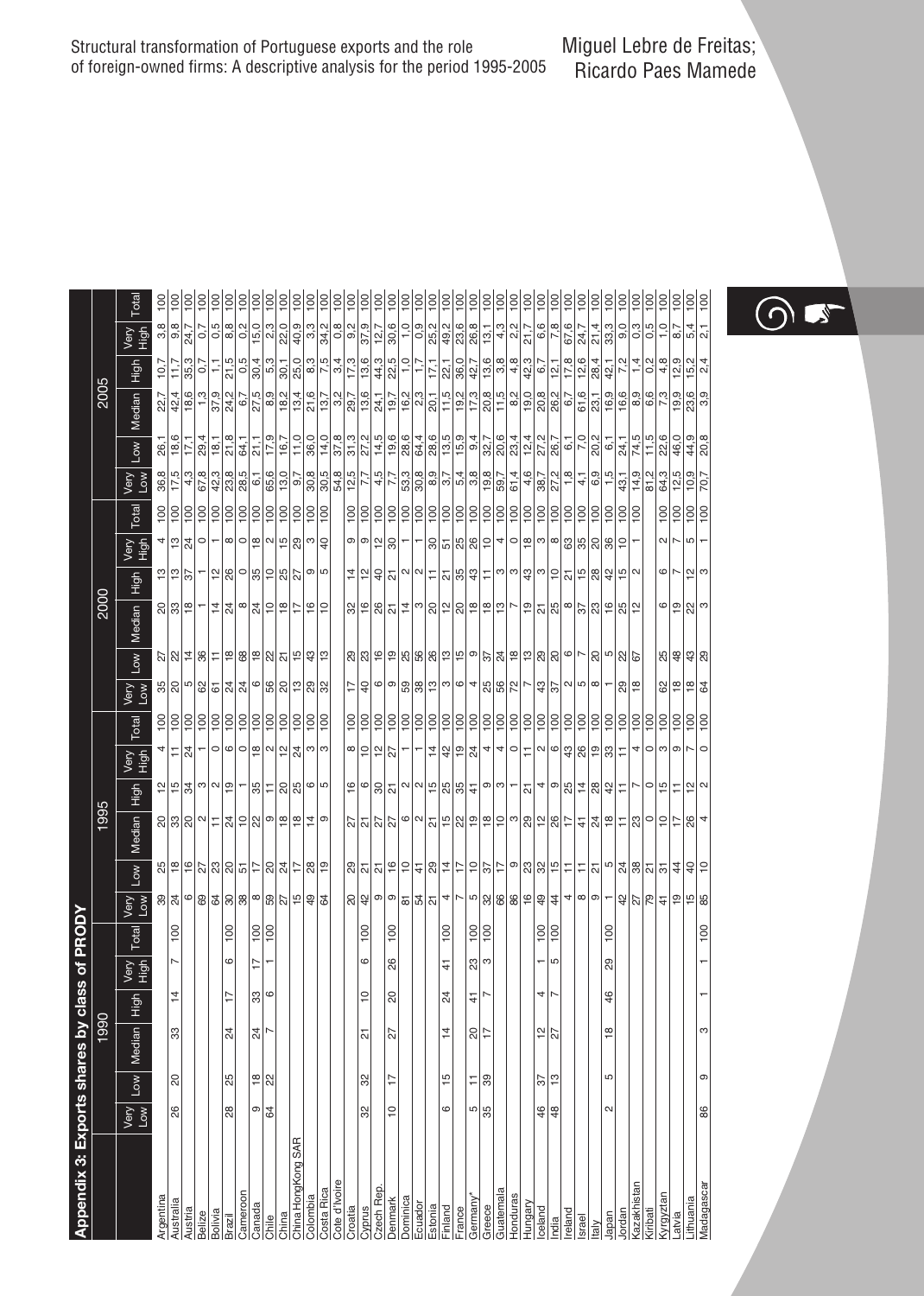

| j<br>$\cdot$<br>Ŀ<br>l |  |
|------------------------|--|
| けいこうこう                 |  |
| ה ביני הוה ה<br>J      |  |
| n ea mai ea k          |  |
| <br> <br>              |  |
| ĺ<br>í                 |  |
|                        |  |
| ŧ<br>I                 |  |

| Appendix 3: Exports shares by class of PRODY (cont.) |                |                 |                |               |                   |                   |                                     |                                                              |                                                                   |                                           |              |               |                                              |                         |                                            |                                           |                                       |                                 |                                                                                                                                                                                                                                                                                                                                                                                                                                                                                     |                                     |                                      |                    |              |       |
|------------------------------------------------------|----------------|-----------------|----------------|---------------|-------------------|-------------------|-------------------------------------|--------------------------------------------------------------|-------------------------------------------------------------------|-------------------------------------------|--------------|---------------|----------------------------------------------|-------------------------|--------------------------------------------|-------------------------------------------|---------------------------------------|---------------------------------|-------------------------------------------------------------------------------------------------------------------------------------------------------------------------------------------------------------------------------------------------------------------------------------------------------------------------------------------------------------------------------------------------------------------------------------------------------------------------------------|-------------------------------------|--------------------------------------|--------------------|--------------|-------|
|                                                      |                |                 | 1990           |               |                   |                   |                                     |                                                              | 1995                                                              |                                           |              |               |                                              |                         | 2000                                       |                                           |                                       |                                 |                                                                                                                                                                                                                                                                                                                                                                                                                                                                                     |                                     | 2005                                 |                    |              |       |
|                                                      | Very<br>Low    | $\vert$ wor     | Median High    |               | Very<br>High      | Total             | Wey<br>Viey                         | Low                                                          | Median High                                                       |                                           | Nery<br>High | Total         | Very<br>Very                                 |                         | Low   Median   High                        |                                           | Very<br>High                          | Total                           | wey<br>Yey                                                                                                                                                                                                                                                                                                                                                                                                                                                                          |                                     | Low   Median   High                  |                    | Nery<br>High | Total |
| <b>Malawi</b>                                        |                |                 |                |               | $\circ$           |                   |                                     |                                                              |                                                                   |                                           |              |               |                                              |                         |                                            |                                           |                                       |                                 |                                                                                                                                                                                                                                                                                                                                                                                                                                                                                     |                                     |                                      |                    |              |       |
| lalaysia                                             | $\frac{5}{23}$ | ి 8             | - 후            | $\frac{1}{2}$ | $\overline{\sim}$ | $\frac{100}{100}$ |                                     |                                                              |                                                                   |                                           | 이왕이와~ =      |               | $\frac{1}{2}$                                | $\frac{1}{2}$ 이 있는 이 있는 | 이디이시지                                      |                                           |                                       | <u> 회회회회회</u>                   | 92,6<br>11,0                                                                                                                                                                                                                                                                                                                                                                                                                                                                        | 일국성성급                               |                                      |                    |              |       |
| <b>Aaldives</b>                                      |                |                 |                |               |                   |                   |                                     |                                                              |                                                                   |                                           |              |               |                                              |                         |                                            |                                           |                                       |                                 | 19,3                                                                                                                                                                                                                                                                                                                                                                                                                                                                                |                                     |                                      |                    |              |       |
| <b>Aalta</b>                                         |                |                 |                |               |                   |                   |                                     |                                                              |                                                                   |                                           |              |               |                                              |                         |                                            |                                           |                                       |                                 | 5,4                                                                                                                                                                                                                                                                                                                                                                                                                                                                                 |                                     |                                      |                    |              |       |
| <b>Aauritius</b>                                     |                |                 |                |               |                   |                   |                                     |                                                              |                                                                   |                                           |              |               |                                              |                         |                                            |                                           |                                       |                                 | 60,0                                                                                                                                                                                                                                                                                                                                                                                                                                                                                |                                     |                                      |                    |              |       |
| <b><i>Mexico</i></b>                                 | 으              | \$              | ă              | 24            | 5                 | $\frac{8}{1}$     |                                     |                                                              |                                                                   |                                           |              |               |                                              |                         |                                            |                                           |                                       |                                 | 6,4                                                                                                                                                                                                                                                                                                                                                                                                                                                                                 |                                     | <u> 있는 하나 하나 하나</u><br>이 사람이 아이 아이 사 |                    |              |       |
| <b>Norocco</b>                                       |                |                 |                |               |                   |                   |                                     |                                                              |                                                                   |                                           |              |               |                                              |                         |                                            |                                           |                                       |                                 | 51,6                                                                                                                                                                                                                                                                                                                                                                                                                                                                                |                                     |                                      |                    |              |       |
| <b>Nozambique</b>                                    |                |                 |                |               |                   |                   |                                     |                                                              |                                                                   |                                           |              |               |                                              |                         |                                            |                                           |                                       |                                 |                                                                                                                                                                                                                                                                                                                                                                                                                                                                                     |                                     |                                      |                    |              |       |
| letherlands                                          |                |                 |                |               |                   |                   |                                     |                                                              |                                                                   |                                           |              |               |                                              |                         |                                            | ଞ୍ଜାଞ୍ଜା                                  | 위일                                    |                                 |                                                                                                                                                                                                                                                                                                                                                                                                                                                                                     |                                     |                                      |                    |              |       |
| lew Zealand                                          | თ              | 88              | 25             | 28            | <u>۽</u>          | $\overline{0}$    |                                     |                                                              |                                                                   |                                           |              |               |                                              |                         |                                            |                                           |                                       |                                 |                                                                                                                                                                                                                                                                                                                                                                                                                                                                                     |                                     |                                      |                    |              |       |
| licaragua                                            |                |                 |                |               |                   |                   | 있는 의하이 나의 아이는 아이에 이 사람들이 아이가 있다.    | 이번없이는 2월에 이상이 이 사이 사이 사이 사이 이 사이에 있는 것이 아니다 이 사이에 있는 것이 아니다. | <u>예단이와 이번이치에 비리에 이 아이 사람들이 나</u> 이 사람이 아니다. 이 사람이 아니다 이 사람이 아니다. | ᅱ웨이이아워하나예외이니아이아니니니치외이니티아잉외왜라왜외비비아이아이나와티워ㅡ |              |               | ၛၟႝၜ႞ႄ႞ၛၟႜၛၯ႞ၛၛၛၟၛၣ႞ၛၯၟၯၟၣ႞ၣ႞ၛၜ႞ၛၣၛၛၛၛၛၯၯၯၟၣ |                         | 희위웨이이잉 이히▲ 세워히히니히▲ 히잉  이히치  디니잉 #  2  히히히히 |                                           |                                       | 회회회회회회회회회회회회회회회회회회회회회회회회회회회회회회회 | ရဲ ၂ ရဲ ၂ ရဲ ၂ ရဲ ၂ ရဲ<br>  ၂ ရဲ ၂ ရဲ ၂ ရဲ ၂ ရဲ ၂ ရဲ                                                                                                                                                                                                                                                                                                                                                                                                                                |                                     |                                      |                    |              |       |
| liger                                                |                |                 |                |               |                   |                   |                                     |                                                              |                                                                   |                                           |              |               |                                              |                         |                                            |                                           |                                       |                                 |                                                                                                                                                                                                                                                                                                                                                                                                                                                                                     |                                     |                                      |                    |              |       |
| loway                                                |                |                 |                |               |                   |                   |                                     |                                                              |                                                                   |                                           |              |               |                                              |                         |                                            |                                           |                                       |                                 |                                                                                                                                                                                                                                                                                                                                                                                                                                                                                     |                                     |                                      |                    |              |       |
| man                                                  | 2              | 8               |                | S             | $\circ$           | $\frac{8}{1}$     |                                     |                                                              |                                                                   |                                           |              |               |                                              |                         |                                            |                                           |                                       |                                 |                                                                                                                                                                                                                                                                                                                                                                                                                                                                                     |                                     |                                      |                    |              |       |
| anama                                                |                |                 |                |               |                   |                   |                                     |                                                              |                                                                   |                                           |              |               |                                              |                         |                                            |                                           | $\sim$                                |                                 |                                                                                                                                                                                                                                                                                                                                                                                                                                                                                     |                                     |                                      |                    |              |       |
| araguay                                              | 78             | ٥Ļ              | ო              | $\circ$       | $\circ$           | 100               |                                     |                                                              |                                                                   |                                           |              |               |                                              |                         |                                            |                                           | ٣                                     |                                 |                                                                                                                                                                                                                                                                                                                                                                                                                                                                                     |                                     |                                      |                    |              |       |
| Peru                                                 |                |                 |                |               |                   |                   |                                     |                                                              |                                                                   |                                           |              |               |                                              |                         |                                            |                                           |                                       |                                 |                                                                                                                                                                                                                                                                                                                                                                                                                                                                                     |                                     |                                      |                    |              |       |
| bualo <sub>6</sub>                                   |                |                 |                |               |                   |                   |                                     |                                                              |                                                                   |                                           |              |               |                                              |                         |                                            |                                           |                                       |                                 |                                                                                                                                                                                                                                                                                                                                                                                                                                                                                     |                                     |                                      |                    |              |       |
| ortugal                                              | $rac{6}{17}$   | ន $\frac{8}{3}$ | ≌∣జ            | <u>ম ম</u>    | $\frac{1}{\pi}$   | $rac{100}{2}$     |                                     |                                                              |                                                                   |                                           |              |               |                                              |                         |                                            |                                           |                                       |                                 |                                                                                                                                                                                                                                                                                                                                                                                                                                                                                     |                                     |                                      |                    |              |       |
| lep. of Korea                                        |                |                 |                |               |                   |                   |                                     |                                                              |                                                                   |                                           |              |               |                                              |                         |                                            |                                           |                                       |                                 |                                                                                                                                                                                                                                                                                                                                                                                                                                                                                     |                                     |                                      |                    |              |       |
| Rep. of Moldova                                      |                |                 |                |               |                   |                   |                                     |                                                              |                                                                   |                                           |              |               |                                              |                         |                                            |                                           |                                       |                                 |                                                                                                                                                                                                                                                                                                                                                                                                                                                                                     |                                     |                                      |                    |              |       |
| iomania                                              | $\infty$       | 43              | $\frac{5}{25}$ | 21            | 4                 | 100               |                                     |                                                              |                                                                   |                                           |              |               |                                              |                         |                                            |                                           |                                       |                                 |                                                                                                                                                                                                                                                                                                                                                                                                                                                                                     |                                     |                                      |                    |              |       |
| saudiArabia                                          |                |                 |                |               |                   |                   |                                     |                                                              |                                                                   |                                           |              |               |                                              |                         |                                            |                                           |                                       |                                 |                                                                                                                                                                                                                                                                                                                                                                                                                                                                                     |                                     |                                      |                    |              |       |
| ingapore                                             | $\frac{1}{1}$  | 24              | 13             | 5             | ଅ                 | 100               |                                     |                                                              |                                                                   |                                           |              |               |                                              |                         |                                            |                                           |                                       |                                 |                                                                                                                                                                                                                                                                                                                                                                                                                                                                                     |                                     |                                      |                    |              |       |
| slovakia                                             |                |                 |                |               |                   |                   |                                     |                                                              |                                                                   |                                           |              |               |                                              |                         |                                            |                                           |                                       |                                 |                                                                                                                                                                                                                                                                                                                                                                                                                                                                                     |                                     |                                      |                    |              |       |
| lovenia                                              |                |                 |                |               |                   |                   |                                     |                                                              |                                                                   |                                           |              |               |                                              |                         |                                            |                                           |                                       |                                 |                                                                                                                                                                                                                                                                                                                                                                                                                                                                                     |                                     |                                      |                    |              |       |
| ipain                                                | ${}^{\circ}$   | 8               | ସ              | 76            | თ                 | $\frac{8}{1}$     | 이름 히히하이  이용  동  왕  이용  홍  이용  유]  동 |                                                              |                                                                   |                                           |              |               |                                              |                         |                                            | = 이너ㅋ ~ 예치없 @ @ = 이& b  영 육  &  &  예이ㅋ 이후 | ├─├─ 8 ๗├│० ‡ └ ≌ ≌ ≌ & ∾ ホ ० ० ∾ ∾ * |                                 | $\frac{1}{\sqrt{3}}\left.\begin{array}{l} 2 \\ 8 \\ 8 \\ 9 \end{array} \right \begin{array}{l} 2 \\ 6 \\ 9 \\ 1 \end{array} \right  \left.\begin{array}{l} 2 \\ 2 \\ 2 \\ 1 \end{array} \right  \left.\begin{array}{l} 2 \\ 2 \\ 2 \\ 1 \end{array} \right  \left.\begin{array}{l} 2 \\ 2 \\ 2 \\ 1 \end{array} \right  \left.\begin{array}{l} 2 \\ 2 \\ 2 \\ 1 \end{array} \right  \left.\begin{array}{l} 2 \\ 2 \\ 2 \\ 1 \end{array} \right  \left.\begin{array}{l} 2 \\ 2 \\ 2$ |                                     |                                      |                    |              |       |
| weden                                                |                |                 |                |               |                   |                   |                                     |                                                              |                                                                   |                                           |              |               |                                              |                         |                                            |                                           |                                       |                                 |                                                                                                                                                                                                                                                                                                                                                                                                                                                                                     |                                     |                                      |                    |              |       |
| switzerland                                          | 4              | $\infty$        | $\frac{8}{1}$  | 25            | $\overline{4}$    | 100               |                                     |                                                              |                                                                   |                                           |              |               |                                              |                         |                                            |                                           |                                       |                                 |                                                                                                                                                                                                                                                                                                                                                                                                                                                                                     |                                     |                                      |                    |              |       |
| FYR of Macedonia                                     |                |                 |                |               |                   |                   |                                     |                                                              |                                                                   |                                           |              |               |                                              |                         |                                            |                                           |                                       |                                 |                                                                                                                                                                                                                                                                                                                                                                                                                                                                                     |                                     |                                      |                    |              |       |
| hailanc                                              | 45             | $\frac{6}{1}$   | 4              | Ξ             | $\frac{1}{4}$     | $\frac{8}{1}$     |                                     |                                                              |                                                                   |                                           |              |               |                                              |                         |                                            |                                           |                                       |                                 |                                                                                                                                                                                                                                                                                                                                                                                                                                                                                     |                                     |                                      |                    |              |       |
| OBO                                                  |                |                 |                |               |                   |                   |                                     |                                                              |                                                                   |                                           |              |               |                                              |                         |                                            |                                           |                                       |                                 | 65,4                                                                                                                                                                                                                                                                                                                                                                                                                                                                                |                                     |                                      |                    |              |       |
| and Tobago<br>rinidad                                |                |                 |                |               |                   |                   |                                     |                                                              |                                                                   |                                           |              |               |                                              |                         |                                            |                                           |                                       |                                 | 1,6                                                                                                                                                                                                                                                                                                                                                                                                                                                                                 |                                     |                                      |                    |              |       |
| unisia                                               |                |                 |                |               |                   |                   |                                     |                                                              |                                                                   |                                           |              |               |                                              |                         |                                            |                                           |                                       |                                 |                                                                                                                                                                                                                                                                                                                                                                                                                                                                                     |                                     | $\frac{7}{.5}$                       |                    |              |       |
| urkey                                                | 48             | 33              | ∓              | 6             | $\sim$            | 100               |                                     |                                                              |                                                                   |                                           |              |               |                                              |                         |                                            |                                           |                                       |                                 | $\frac{8}{8}$<br>$\frac{24}{4}$ 8                                                                                                                                                                                                                                                                                                                                                                                                                                                   |                                     |                                      |                    |              |       |
| ganda                                                |                |                 |                |               |                   |                   |                                     |                                                              |                                                                   |                                           |              |               |                                              |                         |                                            |                                           |                                       |                                 |                                                                                                                                                                                                                                                                                                                                                                                                                                                                                     |                                     | $\frac{2,2}{15,9}$                   | $\frac{2,5}{27,8}$ |              |       |
| Inited Kingdom                                       |                |                 |                |               |                   |                   |                                     |                                                              |                                                                   |                                           |              |               |                                              |                         |                                            |                                           |                                       |                                 | ြို့                                                                                                                                                                                                                                                                                                                                                                                                                                                                                |                                     |                                      |                    |              |       |
| rugua                                                |                |                 |                |               |                   |                   |                                     |                                                              |                                                                   |                                           |              |               |                                              |                         |                                            |                                           | $rac{1}{4}$                           |                                 | 22,3                                                                                                                                                                                                                                                                                                                                                                                                                                                                                |                                     | 24,3                                 |                    |              |       |
| ≲A                                                   |                |                 |                |               |                   |                   |                                     |                                                              |                                                                   |                                           |              | $\frac{1}{2}$ |                                              |                         |                                            | 니잉티잉의                                     |                                       |                                 |                                                                                                                                                                                                                                                                                                                                                                                                                                                                                     | $rac{4}{9}$ $rac{1}{9}$ $rac{1}{7}$ | $\frac{16.3}{3.4}$                   | 35,8               |              |       |
| ambia.                                               |                |                 |                |               |                   |                   |                                     |                                                              |                                                                   |                                           |              |               | 85                                           |                         |                                            |                                           |                                       |                                 | $\frac{2}{90}$                                                                                                                                                                                                                                                                                                                                                                                                                                                                      |                                     |                                      | 0,4                | ြိ           |       |
| Former Fed. Rep. of Germany in 1990                  |                |                 |                |               |                   |                   |                                     |                                                              |                                                                   |                                           |              |               |                                              |                         |                                            |                                           |                                       |                                 |                                                                                                                                                                                                                                                                                                                                                                                                                                                                                     |                                     |                                      |                    |              |       |
|                                                      |                |                 |                |               |                   |                   |                                     |                                                              |                                                                   |                                           |              |               |                                              |                         |                                            |                                           |                                       |                                 |                                                                                                                                                                                                                                                                                                                                                                                                                                                                                     |                                     |                                      |                    |              |       |
|                                                      |                |                 |                |               |                   |                   |                                     |                                                              |                                                                   |                                           |              |               |                                              |                         |                                            |                                           |                                       |                                 |                                                                                                                                                                                                                                                                                                                                                                                                                                                                                     |                                     |                                      |                    |              |       |